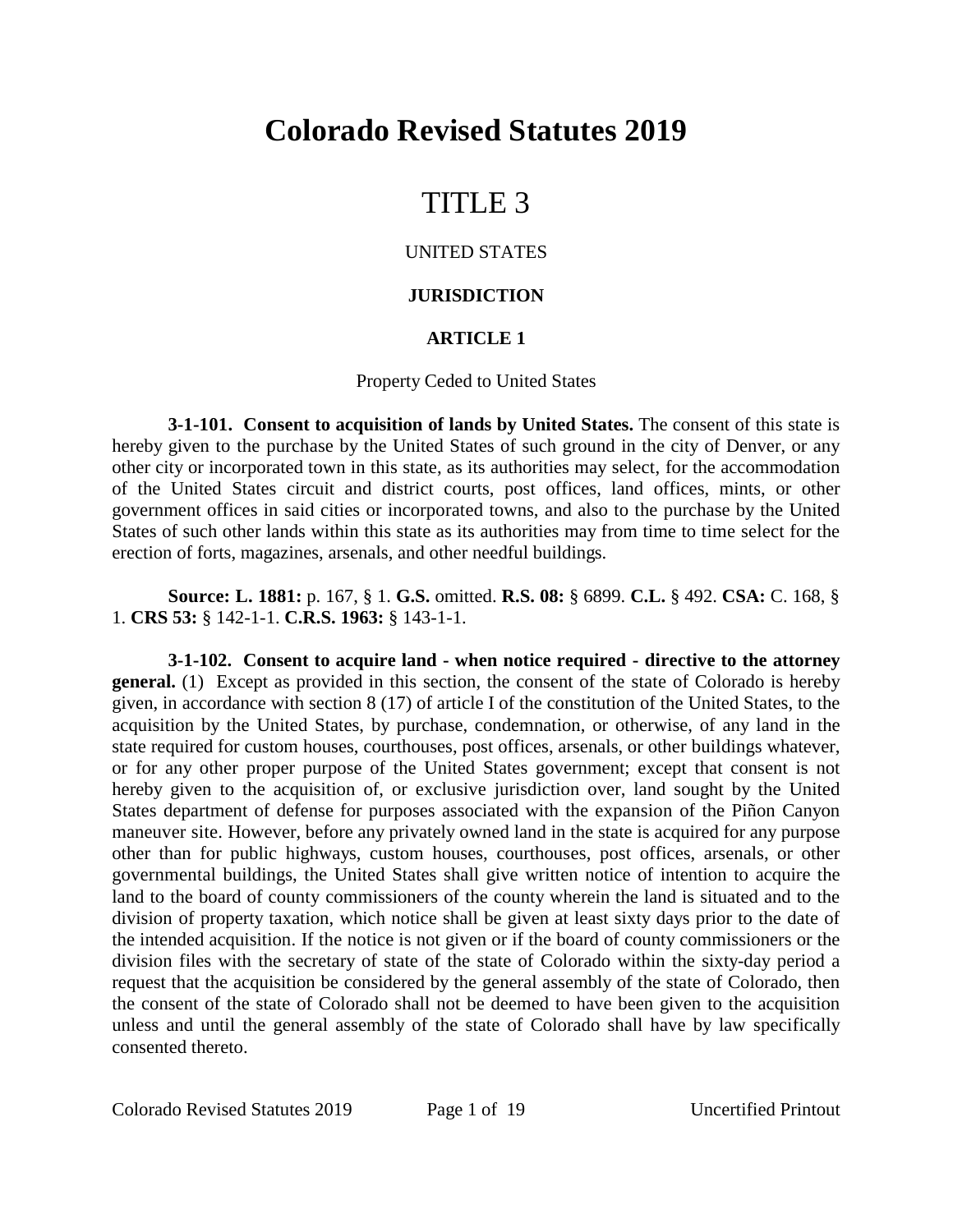(2) The attorney general of the state of Colorado shall oppose any attempt by the United States department of defense or other unit of federal government to acquire by any means, including purchase or condemnation, state lands for which consent to acquire has been withdrawn pursuant to this section for the expansion of the Piñon Canyon maneuver site pursuant to subsection (1) of this section and section 36-1-123.5, C.R.S. Such opposition shall be made a priority by the attorney general and, whenever feasible, take precedence over any other matters.

**Source: L. 07:** p. 589, § 1. **R.S. 08:** § 6900. **C.L.** § 493. **CSA:** C. 168, § 2. **L. 47:** p. 895, § 1. **CRS 53:** § 142-1-2. **L. 63:** p. 977, § 1. **C.R.S. 1963:** § 143-1-2. **L. 2007:** Entire section amended, p. 681, § 2, effective May 3. **L. 2009:** Entire section amended, (HB 09-1317), ch. 381, p. 2072, § 1, effective June 2.

**Cross references:** For the legislative declaration contained in the 2007 act amending this section, see section 1 of chapter 183, Session Laws of Colorado 2007.

**3-1-103. Jurisdiction of United States over land.** Exclusive jurisdiction in and over any land so acquired by the United States shall be and the same is hereby ceded to the United States for all purposes, except the service of all civil and criminal process of the courts of this state; but the jurisdiction so ceded shall continue no longer than the said United States shall own such land.

**Source: L. 07:** p. 589, § 2. **R.S. 08:** § 6901. **C.L.** § 494. **CSA:** C. 168, § 3. **CRS 53:** § 142-1-3. **C.R.S. 1963:** § 143-1-3.

**3-1-104. When jurisdiction vests - tax exemption.** The jurisdiction ceded shall not vest until the United States shall have acquired the title to the said lands by purchase, condemnation, or otherwise; and so long as the said lands shall remain the property of the said United States when acquired and no longer, the same shall be and continue exempt and exonerated from all state, county, and municipal taxation, assessment, or other charges which may be levied or imposed under the authority of this state.

**Source: L. 07:** p. 589, § 3. **R.S. 08:** § 6902. **C.L.** § 495. **CSA:** C. 168, § 4. **CRS 53:** § 142-1-4. **C.R.S. 1963:** § 143-1-4.

**3-1-105. Jurisdiction over Denver public building site ceded.** Exclusive jurisdiction for all purposes, except such as are in this section and section 3-1-107 expressly reserved, over all that tract, piece, or parcel of land situate, lying, and being in the city and county of Denver, in the state of Colorado, known and distinguished as and being lots numbered one, two, three, four, five, six, seven, eight, in block ninety-eight, in the east division of the city and county of Denver, bounded on the northwest by Arapahoe street, on the northeast by Sixteenth street, on the southeast by an alley running from Fifteenth street to Sixteenth street, between Arapahoe and Curtis streets, and on the southwest by the line dividing said lot eight from lot nine in said block, be and hereby is ceded, granted, transferred, conferred, and confirmed unto the United States of America, as a proper site for the erection thereon of a suitable building for the accommodation of

Colorado Revised Statutes 2019 Page 2 of 19 Uncertified Printout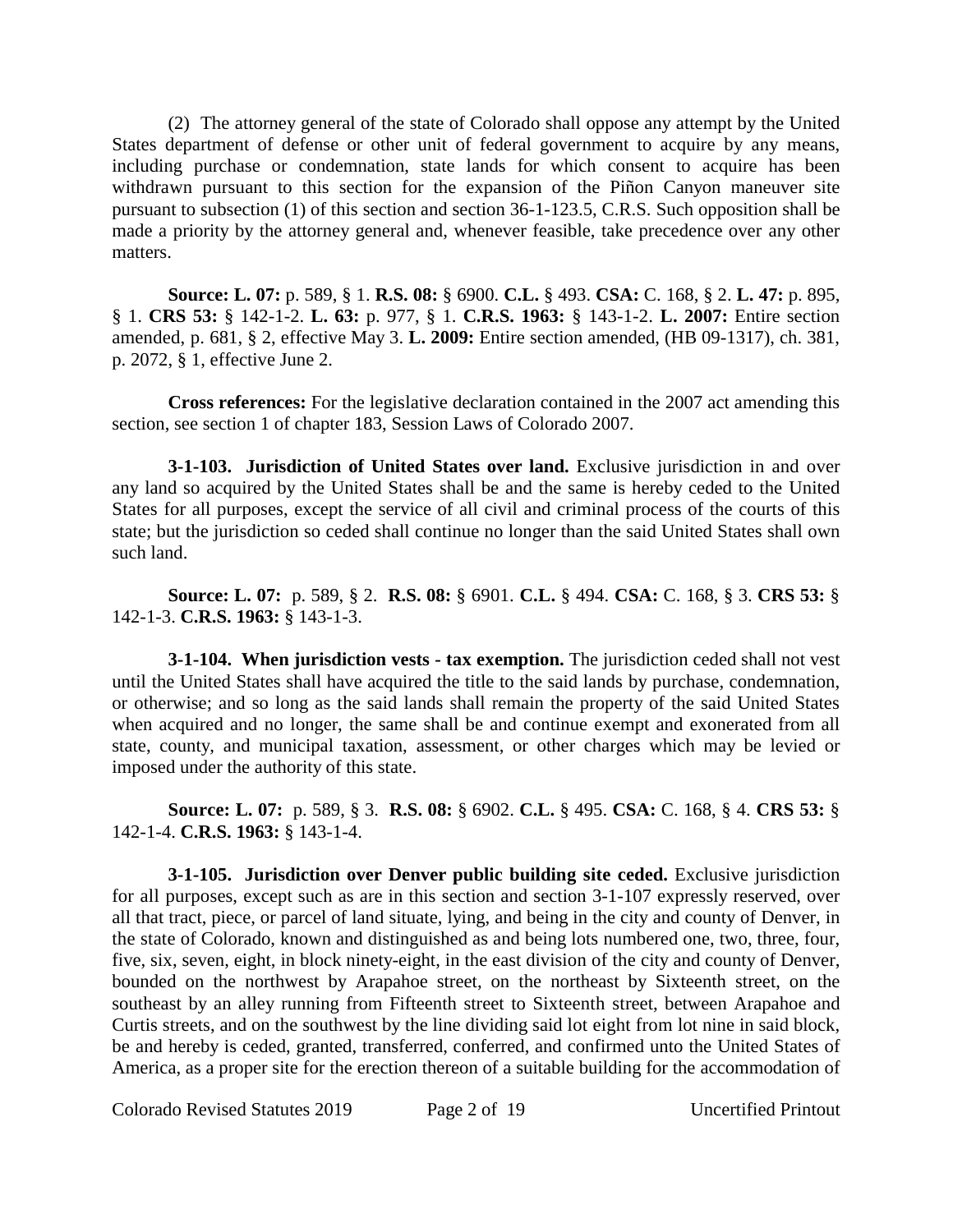the United States district and circuit courts and other government offices, in the manner and form in this section and section 3-1-107 prescribed, from and after the time when the United States shall become the owner of said tract, and for and during the time the United States shall remain the owner thereof; but, nevertheless, jurisdiction to serve the civil process of state, county, and municipal courts and tribunals within said tract, and also to serve and execute thereon, process in criminal cases by state, county, and municipal officers, in respect of offenses, misdemeanors, crimes, and felonies committed outside of said tract is reserved to the state of Colorado.

**Source: L. 1883:** p. 205, § 1. **G.S.** omitted. **R.S. 08:** § 6903. **C.L.** § 496. **CSA:** C. 168, § 5. **CRS 53:** § 142-1-5. **C.R.S. 1963:** § 143-1-5. **L. 2003:** Entire section amended, p. 908, § 1, effective August 6.

**3-1-106. Governor to execute deed.** When the governor of this state shall be advised by the attorney general of the United States or the attorney of the United States for the district of Colorado, that a valid title to the said land for the site of such building has vested in the United States, the said governor shall make, execute, and deliver to the United States of America, a deed, sealed with the great seal of the state of Colorado, and attested by the secretary of state thereof, whose duty it shall be to attest the same, containing apt, meet, and proper words, clauses, and covenants to fully cede, give, grant, transfer, confer, and confirm such jurisdiction unto the United States of America; but nevertheless therein reserving to this state, jurisdiction for the purposes mentioned in section 3-1-105; and at, from, and after the making, executing, ensealing, attesting, and delivery of such deed, such exclusive jurisdiction shall vest and remain in the United States of America for and during all the time that the United States shall remain the owner of said tract, subject only to the right and jurisdiction for the service and execution of process in sections 3-1-105 to 3-1-107 expressly reserved to this state.

**Source: L. 1883:** p. 206, § 2. **G.S.** omitted. **R.S. 08:** § 6904. **C.L.** § 497. **CSA:** C. 168, § 6. **CRS 53:** § 142-1-6. **C.R.S. 1963:** § 143-1-6.

**3-1-107. Exempt from taxation.** From and after the delivery of such deed of cession, the said site and the erections, structures, buildings, fixtures, goods, chattels, and property at any time thereon, or thereto belonging, or in any wise appertaining and belonging to the United States, shall be and remain released and exempt from all tollages, taxes, and assessments of every name and nature for and during the time the United States shall remain the owner thereof.

**Source: L. 1883:** p. 206, § 3. **G.S.** omitted. **R.S. 08:** § 6905. **C.L.** § 498. **CSA:** C. 168, § 7. **CRS 53:** § 142-1-7. **C.R.S. 1963:** § 143-1-7.

**3-1-108. Jurisdiction over Pueblo post office ceded.** Whenever any officer or officers of the United States thereunto duly authorized shall designate or select a tract of sufficient area within the corporate limits of the city of Pueblo as and for the site of a public building, and the title thereto shall have been conveyed and confirmed to the United States of America by the owner or owners thereof, the governor of this state shall make, execute, and deliver to the United States of America a deed, sealed with the great seal of the state of Colorado and attested by the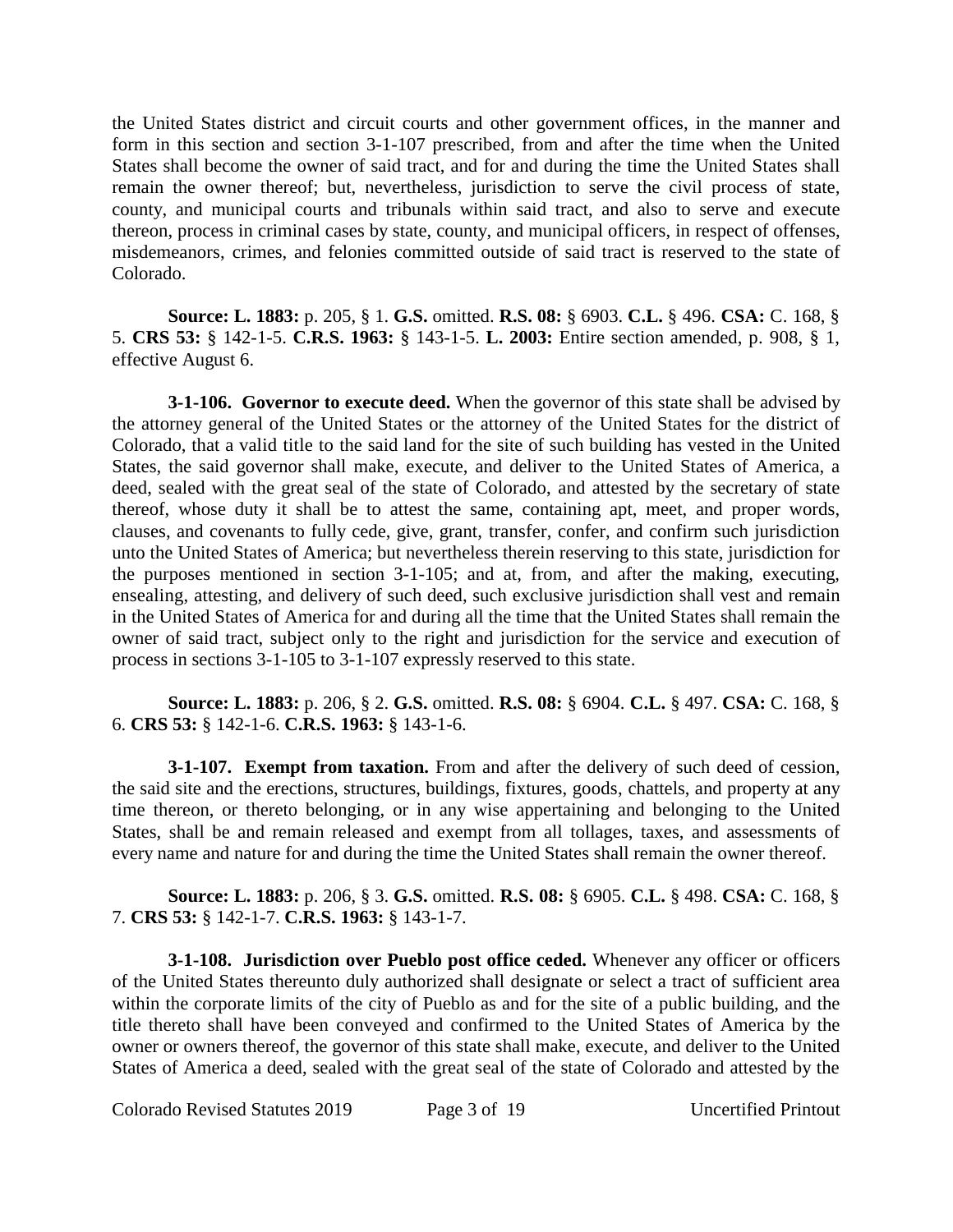secretary of state, containing apt, meet, and proper words, clauses, and covenants to fully cede, give, grant, transfer, confer, and confirm exclusive jurisdiction for all purposes whatsoever over such tract of land, and all and every part thereof, unto the United States of America; but nevertheless therein reserving to this state jurisdiction to serve the civil process of state, county, and municipal courts and tribunals within said tract of land, to serve and execute therein processes in criminal cases by state, county, and municipal officers in respect to offenses, misdemeanors, crimes, and felonious acts committed outside of said tract, and at, from, and after the making, executing, ensealing, attesting, and delivery of such deed, exclusive jurisdiction shall vest in and remain in the United States of America for and during all the time the United States shall remain the owner of said tract, subject only to the state jurisdiction for the service of execution and process reserved to this state over said tract of land so ceded, granted, transferred, confirmed, and conferred unto the United States of America for and during the time the United States shall remain the owner thereof.

**Source: L. 1889:** p. 48, § 1. **R.S. 08:** § 6906. **C.L.** § 499. **CSA:** C. 168, § 8. **CRS 53:** § 142-1-8. **C.R.S. 1963:** § 143-1-8.

**3-1-109. Exempt from taxation.** From and after delivery of such deed of cession, the said site and tract of land, and the erections, structures, buildings, fixtures, goods, chattels, and property at any time thereon or thereto belonging, or in any wise appertaining and belonging to the United States, shall be and remain released and exempt from all tollages, taxes, and assessments of every name and nature, for and during the time the United States shall remain the owner thereof.

**Source: L. 1889:** p. 49, § 2. **R.S. 08:** § 6907. **C.L.** § 500. **CSA:** C. 168, § 9. **CRS 53:** § 142-1-9. **C.R.S. 1963:** § 143-1-9.

**3-1-110. Jurisdiction over Leadville post office ceded.** Whenever any officer or officers of the United States thereunto duly authorized, shall designate or select a tract of sufficient area within the corporate limits of the city of Leadville as and for the site of a public building, and the title thereto shall have been conveyed and confirmed to the United States of America by the owner or owners thereof, the governor of this state shall make, execute, and deliver to the United States of America a deed, sealed with the great seal of the state of Colorado and attested by the secretary of state, containing apt, meet, and proper words, clauses, and covenants to fully cede, give, grant, transfer, confer, and confirm exclusive jurisdiction for all purposes whatsoever over such tract of land, and all and every part thereof, unto the United States of America; but, nevertheless, therein reserving to this state, jurisdiction to serve the civil process of state, county, and municipal courts and tribunals within said tract of land, to serve and execute therein processes in criminal cases by state, county, and municipal officers in respect to offenses, misdemeanors, crimes, and felonious acts committed outside of said tract, and at, from, and after the making, executing, ensealing, attesting, and delivery of such deed, exclusive jurisdiction shall vest in and remain in the United States of America for and during all the time the United States shall remain the owner of said tract, subject only to the state jurisdiction for the service of execution and process reserved to this state over said tract of land so ceded, granted,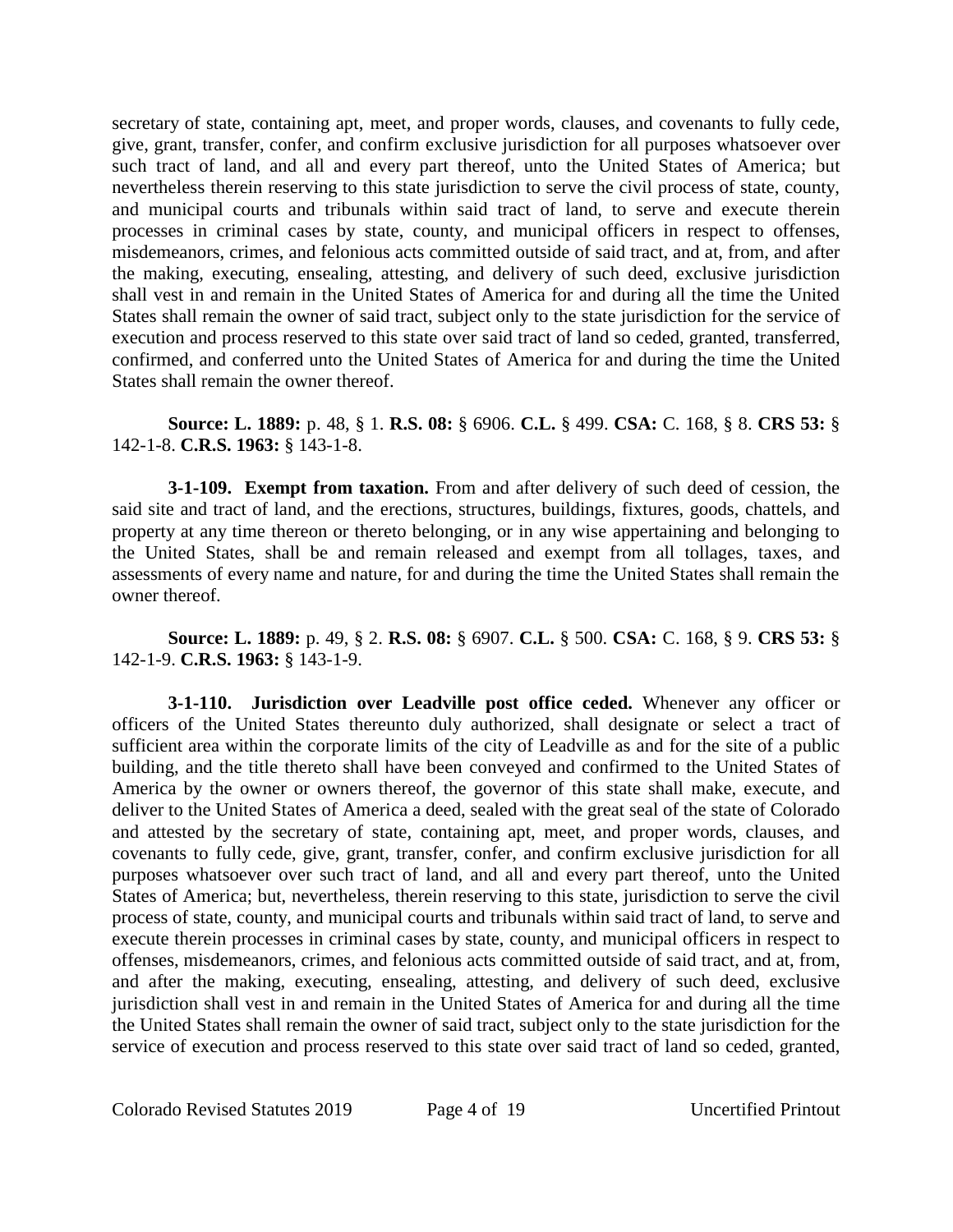transferred, confirmed, and conferred unto the United States of America for and during the time the United States shall remain the owner thereof.

**Source: L. 1891:** p. 57, § 1. **R.S. 08:** § 6908. **C.L.** § 501. **CSA:** C. 168, § 10. **CRS 53:** § 142-1-10. **C.R.S. 1963:** § 143-1-10.

**3-1-111. Exempt from taxation.** From and after delivery of such deed of cession, the said site and tract of land, and the erections, structures, buildings, fixtures, goods, chattels, and property at any time thereon or thereto belonging, or in any wise appertaining and belonging to the United States, shall be and remain released and exempt from all tollages, taxes, and assessments of every name and nature, for and during the time the United States shall remain the owner thereof.

**Source: L. 1891:** p. 58, § 2. **R.S. 08:** § 6909. **C.L.** § 502. **CSA:** C. 168, § 11. **CRS 53:** § 142-1-11. **C.R.S. 1963:** § 143-1-11.

**3-1-112. Jurisdiction over Colorado Springs post office ceded.** Whenever any officer or officers of the United States thereunto duly authorized, shall designate or select a tract of land of sufficient area within the corporate limits of the city of Colorado Springs, in the state of Colorado, as and for the site of a public building of the United States, and the title to the said tract of land shall have been conveyed and confirmed to the United States of America by the owner or owners thereof, the governor of this state, when he shall be advised by the attorney general of the United States, or the attorney of the United States for the district of Colorado, that a valid title to the said land is vested in the United States, shall make, execute, and deliver to the United States of America a deed, sealed with the great seal of the state of Colorado and attested by the secretary of state of this state, whose duty it shall be to attest the same, containing apt, meet, and proper words, clauses, and covenants to fully cede, give, grant, transfer, confer, and confirm exclusive jurisdiction for all purposes whatsoever over such tract of land, and all and every part thereof, unto the United States of America; the United States of America shall remain the owner of said tract of land, subject only to the state jurisdiction for the service of execution and process reserved to this state over said tract of land so ceded, granted, transferred, confirmed, and conferred unto the United States of America for and during the time the United States of America shall remain the owner thereof.

**Source: L. 01:** p. 398, § 1. **R.S. 08:** § 6910. **C.L.** § 503. **CSA:** C. 168, § 12. **CRS 53:** § 142-1-12. **C.R.S. 1963:** § 143-1-12.

**3-1-113. Exempt from taxation.** From and after the delivery of such deed of cession, the said site and tract of land, and the erections, structures, buildings, fixtures, goods, chattels, and property at any time thereon or thereto belonging, or in any wise appertaining and belonging to the United States of America, shall be and remain released and exempt from all tollages, taxes, and assessments of every name, nature, character, and description, for and during the time the United States of America shall remain the owner thereof.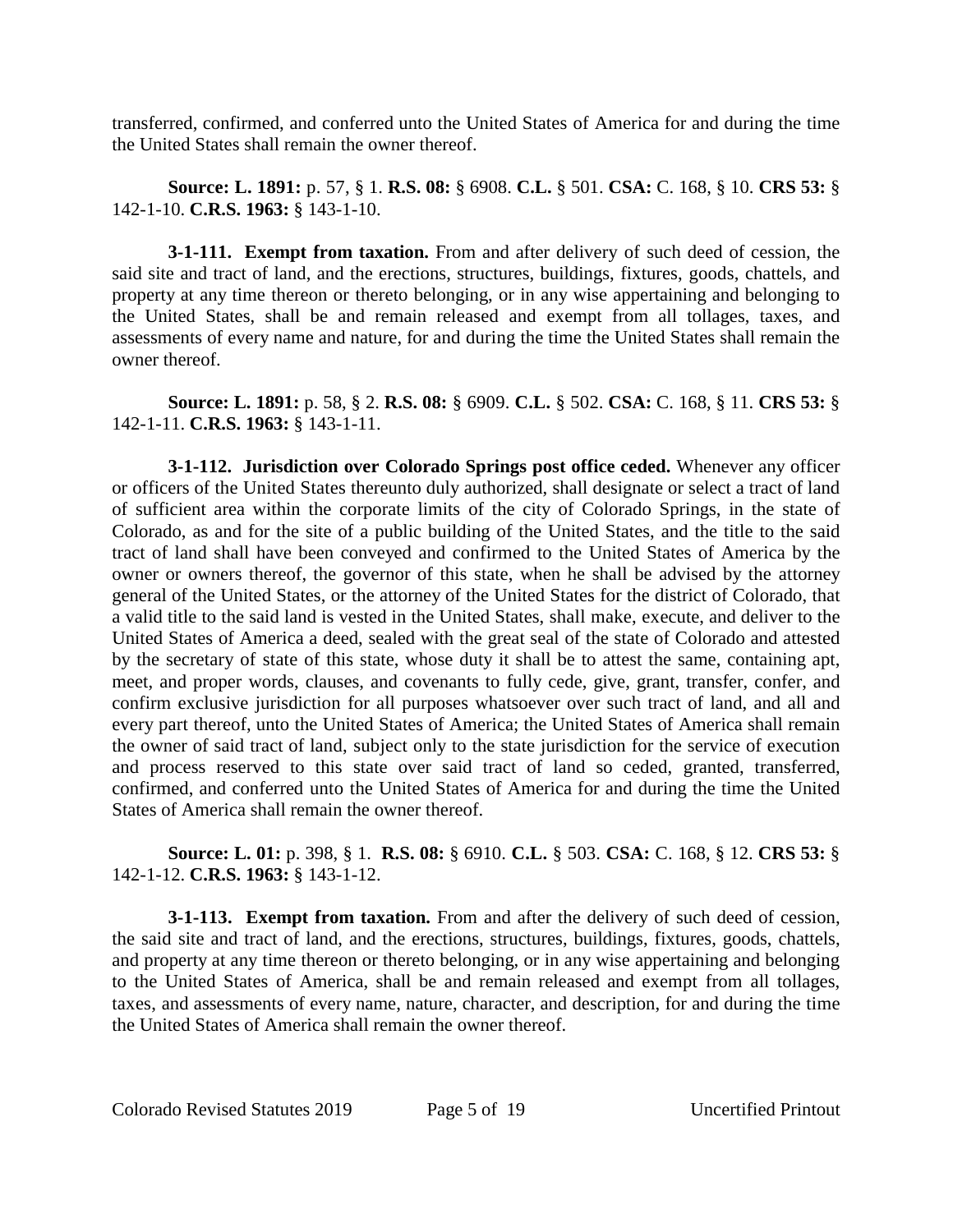**Source: L. 01:** p. 399, § 2. **R.S. 08:** § 6911. **C.L.** § 504. **CSA:** C. 168, § 13. **CRS 53:** § 142-1-13. **C.R.S. 1963:** § 143-1-13.

**3-1-114. Jurisdiction over Denver mint site ceded.** Whenever any officer or officers of the United States thereunto duly authorized, shall designate or select a tract of land within the corporate limits of the city of Denver as and for the site of a public building for a United States mint, and the title thereto shall have been conveyed and confirmed to the United States of America by the owner or owners thereof, the governor of this state shall make, execute, and deliver to the United States of America a deed, sealed with the great seal of the state of Colorado, and attested by the secretary of state, containing apt, meet, and proper words, clauses, and covenants to fully cede, give, grant, transfer, confer, and confirm exclusive jurisdiction for all purposes whatsoever over such tract of land, and all and every part thereof unto the United States of America; but, nevertheless, therein reserving to the state of Colorado jurisdiction to serve the civil process of state, county, and municipal courts and tribunals within said tract of land, to serve and execute therein processes in criminal cases by state, county, and municipal officers in respect to offenses, misdemeanors, crimes, and felonious acts committed outside of said tract, and at, from, and after the making, executing, ensealing, attesting, and delivery of such deed, exclusive jurisdiction shall vest in and remain in the United States of America for and during all the time the United States shall remain the owner of said tract of land, subject only to the state jurisdiction for the service of execution and process reserved to this state over said tract of land so ceded, granted, transferred, confirmed, and conferred unto the United States of America for and during the time the United States of America shall remain the owner thereof.

**Source: L. 1895:** p. 216, § 1. **R.S. 08:** § 6912. **C.L.** § 505. **CSA:** C. 168, § 14. **CRS 53:** § 142-1-14. **C.R.S. 1963:** § 143-1-14.

**3-1-115. Exempt from taxation.** From and after delivery of such deed of cession, the said site and tract of land, and the erections, structures, buildings, fixtures, goods, chattels, and property at any time thereon or thereto belonging, or in any wise appertaining and belonging to the United States, shall be and remain released and exempt from all tollages, taxes, and assessments of every name and nature, for and during the time the United States shall remain the owner thereof.

**Source: L. 1895:** p. 217, § 2. **R.S. 08:** § 6913. **C.L.** § 506. **CSA:** C. 168, § 15. **CRS 53:** § 142-1-15. **C.R.S. 1963:** § 143-1-15.

**3-1-116. Jurisdiction of Fort Lewis ceded.** The exclusive jurisdiction for all purposes, except such as are in sections 3-1-116 to 3-1-118 expressly reserved, over and all that tract, piece or parcel of land known as Fort Lewis, in the state of Colorado, known and described as follows, to wit: Beginning at a post marked "O.M.U.S.M.R.", on the northern boundary of the Southern Ute Indian reservation, due south nine thousand two hundred and sixty-nine feet from the southwest corner of section thirty-five, township thirty-five north, of range eleven west, of the New Mexican principal meridian; thence south eighty-eight degrees, twenty minutes west along said Ute line four miles; thence due north five miles; thence due east five miles; thence due north one mile; thence due east five miles; thence due south five miles, three thousand seven hundred

Colorado Revised Statutes 2019 Page 6 of 19 Uncertified Printout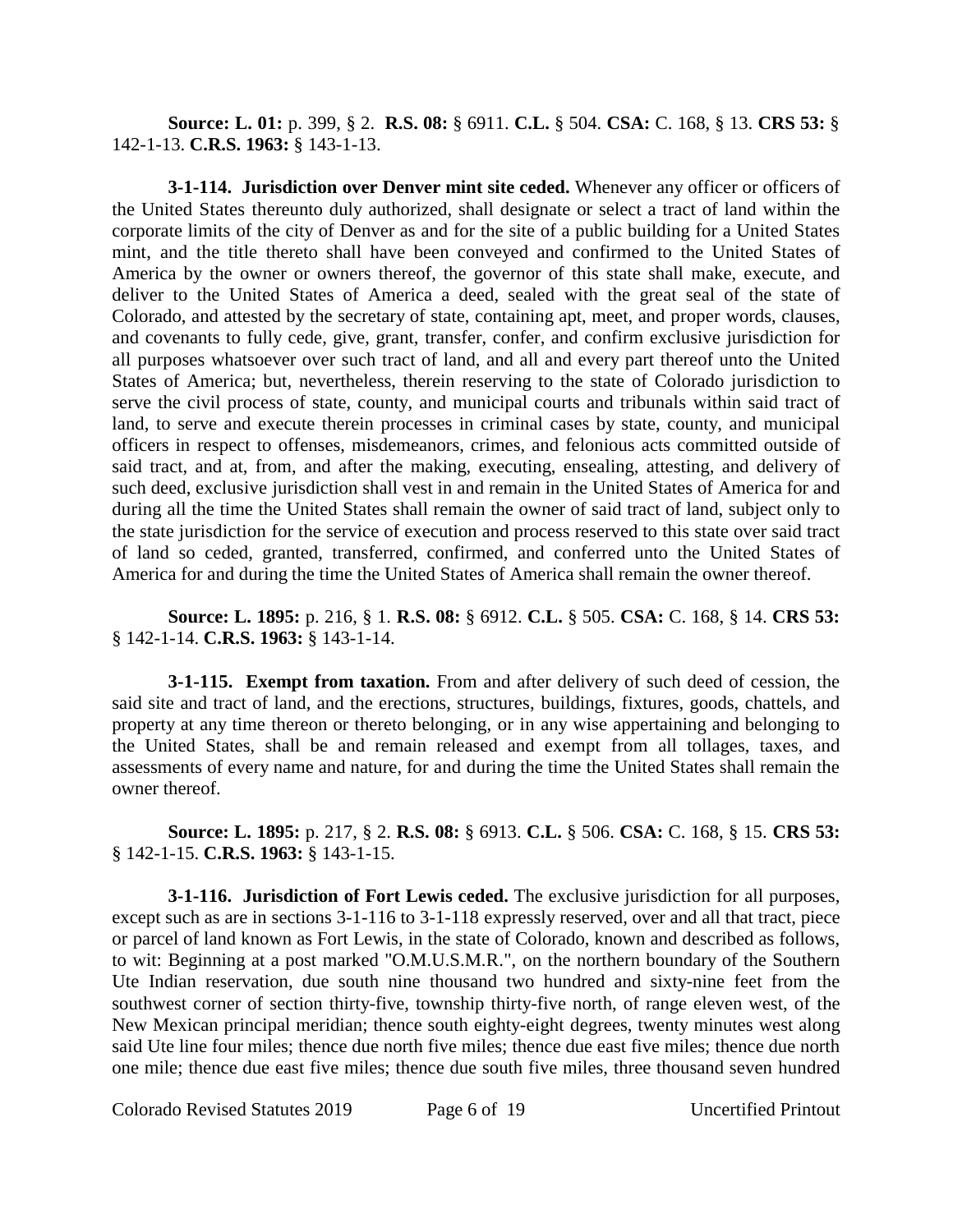and sixty-six feet to said Ute line; thence south eighty-eight degrees, twenty-five minutes west along said Ute line, three miles; thence south eighty-eight degrees twenty minutes west along said Ute line, three miles, to the place of beginning, excepting therefrom all sections, and parts of same, and all lands and parts of same, now filed or entered, the titles to which have been, or may be perfected by the present claimants, their heirs and assigns, all bearings from the true meridian, be and hereby is ceded, granted, transferred, conferred, and confirmed unto the United States of America, for and during the time the United States shall remain the owner thereof; but, nevertheless, jurisdiction to serve the civil process of state, county, and municipal courts and tribunals, within said tract, and also to serve and execute thereon process in criminal cases, by state, county, and municipal officers, in respect of offenses, misdemeanors, crimes, and felonies committed outside of said tract, is reserved to the state of Colorado.

**Source: L. 1885:** p. 270, § 1. **R.S. 08:** § 6914. **C.L.** § 507. **CSA:** C. 168, § 16. **CRS 53:** § 142-1-16. **C.R.S. 1963:** § 143-1-16.

**Cross references:** For establishment of Fort Lewis college on this property, see part 1 of article 52 of title 23.

**3-1-117. Governor to execute deed.** The governor of this state shall make, execute, and deliver to the United States of America, a deed, sealed with the great seal of the state of Colorado, and attested by the secretary of state thereof, whose duty it shall be to attest the same, containing apt, meet, and proper words, clauses, and covenants to fully cede, give, grant, transfer, confer, and confirm such jurisdiction unto the United States of America, but nevertheless therein reserving to this state jurisdiction for the purposes mentioned in the last preceding section; and at, from, and after the making, executing, ensealing, attesting, and delivery of such deed, such exclusive jurisdiction shall vest and remain in the United States of America, for and during all the time that the United States shall remain the owner of said tract, subject only to the right and jurisdiction for the service and execution of process in sections 3-1- 116 to 3-1-118 expressly reserved to this state.

**Source: L. 1885:** p. 271, § 2. **R.S. 08:** § 6915. **C.L.** § 508. **CSA:** C. 168, § 17. **CRS 53:** § 142-1-17. **C.R.S. 1963:** § 143-1-17.

**3-1-118. Exempt from taxation.** From and after the delivery of such deed of cession, the said site, and the erections, structures, buildings, fixtures, goods, chattels, and property at any time thereon, or thereto belonging, or in any wise appertaining and belonging to the United States, shall be and remain released and exempt from all tollages, taxes, and assessments, of every name and nature, for and during the time the United States shall remain the owner thereof.

**Source: L. 1885:** p. 271, § 3. **R.S. 08:** § 6916. **C.L.** § 509. **CSA:** C. 168, § 18. **CRS 53:** § 142-1-18. **C.R.S. 1963:** § 143-1-18.

**3-1-119. Jurisdiction of Fort Logan ceded.** Whenever any officer or officers of the United States, thereunto duly authorized, shall designate or select a tract of six hundred and forty acres of land at or near the city of Denver, in the state of Colorado, as and for the site of a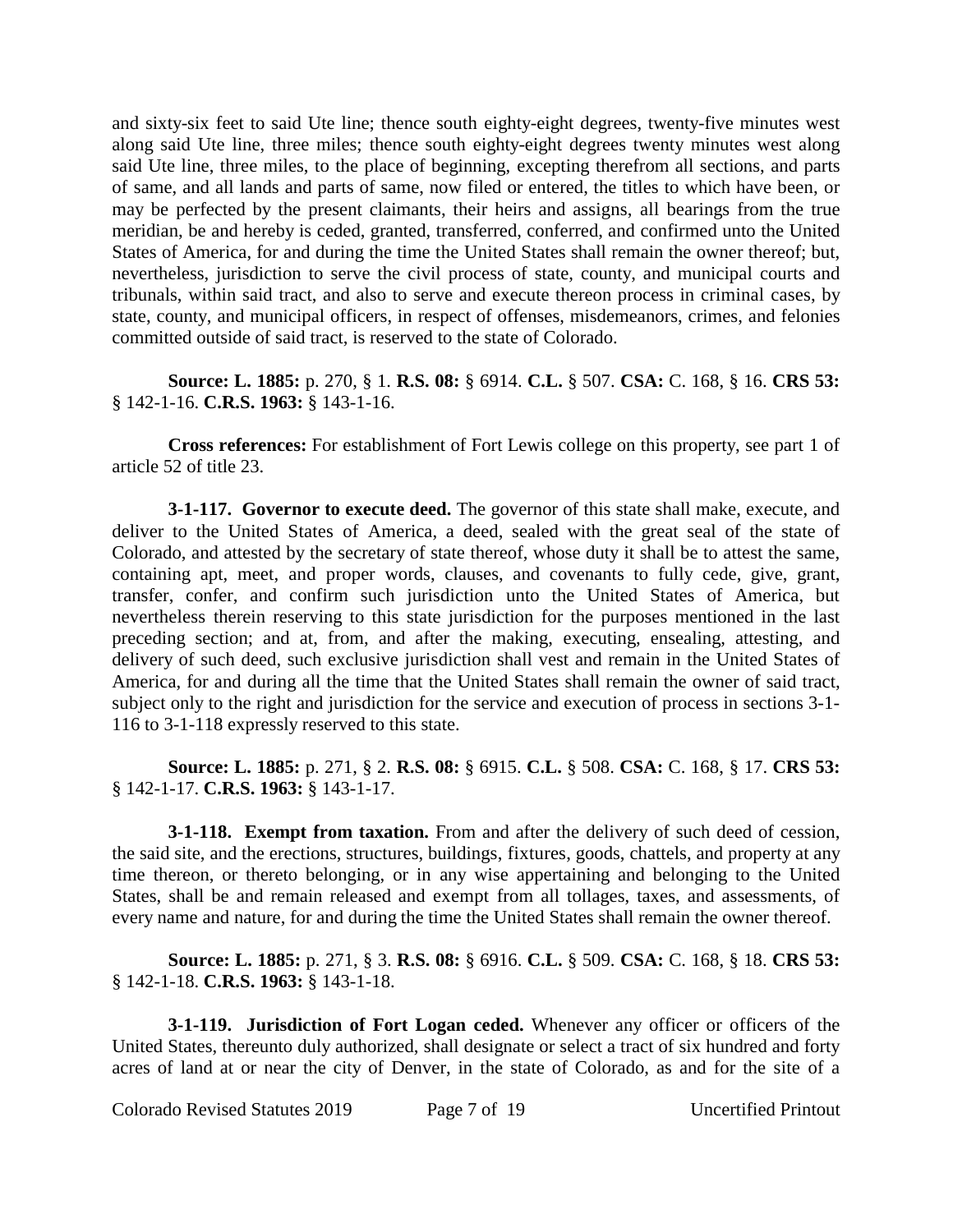military post, and the title thereto shall have been conveyed and confirmed to the United States of America by the owner or owners thereof, the governor of this state shall make, execute, and deliver to the United States of America a deed, sealed with the great seal of the state of Colorado, and attested by the secretary of state, containing apt, meet, and proper words, clauses, and covenants to fully cede, give, grant, transfer, confer, and confirm exclusive jurisdiction for all purposes whatsoever, over such tract of land, and all and every part thereof, unto the United States of America; but nevertheless, therein reserving to this state jurisdiction to serve the civil process of state, county, and municipal courts and tribunals within said tract of lands; to serve and execute therein processes in criminal cases by state, county, and municipal officers in respect to offenses, misdemeanors, crimes, and felonious acts committed outside of said tract, and at, from and after the making, executing, ensealing, attesting, and delivery of such deed, exclusive jurisdiction shall vest in and remain in the United States of America, for and during all the time the United States shall remain the owner of said tract, subject only to the state jurisdiction for the service of execution and process reserved to this state over said tract of land so ceded, granted, transferred, confirmed, and conferred unto the United States of America, for and during the time the United States shall remain the owner thereof.

**Source: L. 1887:** p. 339, § 1. **R.S. 08:** § 6920. **C.L.** § 513. **CSA:** C. 168, § 22. **CRS 53:** § 142-1-22. **C.R.S. 1963:** § 143-1-22.

**Cross references:** For acquisition of portions of this property by the state for the mental health institute at Fort Logan, see § 25-1-117; for establishment of the mental health institute at Fort Logan, see article 94 of title 27.

**3-1-120. Exempt from taxation.** From and after delivery of such deed of cession, the said site and tract of land, and the erections, structures, buildings, fixtures, goods, chattels, and property at any time thereon or thereto belonging, or in any wise appertaining and belonging to the United States, shall be and remain released and exempt from all tollages, taxes, and assessments, of every name and nature, for and during the time the United States shall remain the owner thereof.

**Source: L. 1887:** p. 340, § 2. **R.S. 08:** § 6921. **C.L.** § 514. **CSA:** C. 168, § 23. **CRS 53:** § 142-1-23. **C.R.S. 1963:** § 143-1-23.

**3-1-121. Jurisdiction of land for enlargement of Fort Logan ceded.** The consent of the state of Colorado is hereby given to the purchase by the United States, for the enlargement of the military reservation of Fort Logan in the county of Arapahoe in this state, of the west half of the northeast quarter of the southwest quarter of section five and north half of section seven, all in township five south, range sixty-eight west, of the sixth principal meridian, containing about three hundred and forty acres; and exclusive jurisdiction is ceded thereover for all purposes whatsoever; and the consent of the state of Colorado is further given to the purchase by the United States, for the purpose of a target range for Fort Logan, Colorado, of the east half of section twenty and all of section twenty-nine, township six south, range sixty-six west, of the sixth principal meridian in the county of Douglas in this state, containing an area of about nine hundred and sixty acres; and exclusive jurisdiction is ceded thereover for all purposes

Colorado Revised Statutes 2019 Page 8 of 19 Uncertified Printout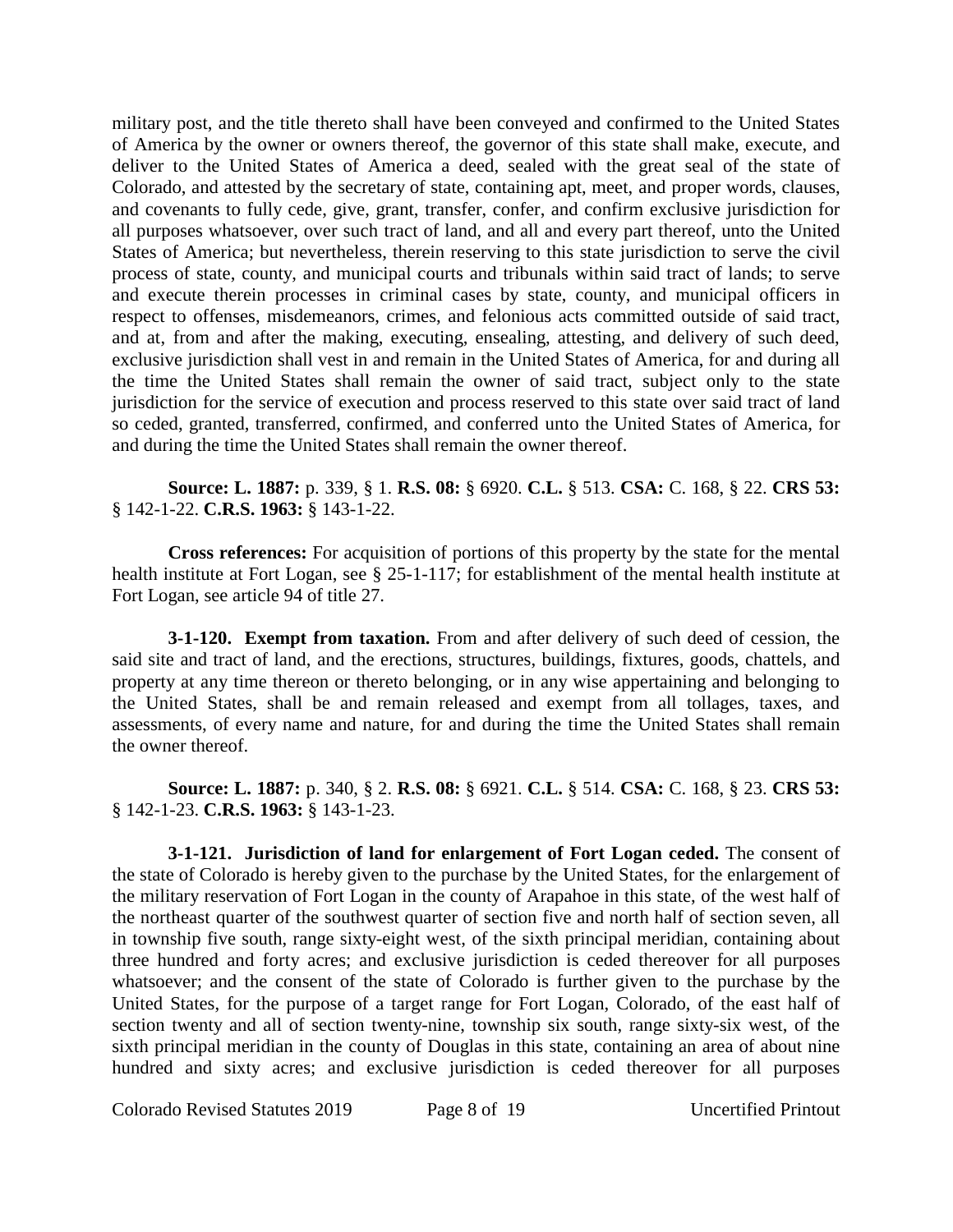whatsoever; but the consent and cessions herein given are subject to the reservation by the state of jurisdiction to serve the civil process of state, county, and municipal courts and tribunals within said lands; and to serve and execute thereon process in criminal cases by the state, county, and municipal officers in respect to offenses, misdemeanors, crimes, and felonious acts committed outside of said tract.

**Source: L. 09:** p. 440, § 1. **C.L.** § 515. **CSA:** C. 168, § 24. **CRS 53:** § 142-1-24. **C.R.S. 1963:** § 143-1-24.

**3-1-122. Jurisdiction of Uncompahgre cantonment ceded.** Exclusive jurisdiction for all except such as are in sections 3-1-122 to 3-1-124 expressly reserved, over all that tract, piece, or parcel of land known as the cantonment on the Uncompahgre river, in the state of Colorado, known and described as follows: Beginning at the flagstaff on said cantonment, and running thence north sixty-one degrees, four minutes east eighty-six chains, to a point on the eastern boundary; thence north thirty-three degrees west three hundred and twenty-five and thirty-one one-hundredths chains, to the north corner; thence south fifty-seven degrees west and one hundred and seventy-six and sixty-four hundredths chains, to the west corner; thence south thirty-three degrees east four hundred and sixty-nine and fifty hundredths chains to the south corner; thence north fifty-seven degrees east one hundred and seventy-six and sixty-four hundredths chains, to the east corner; thence west one hundred and forty-four and nineteen hundredths chains, to the first mentioned point on the boundary, completing the rectangle, and containing an area of about twelve and ninety-six one-hundredths square miles, or eight thousand two hundred and ninety-three and twenty-five one-hundredths acres. The bearings are true, variation of the needle, December, 1880, fourteen degrees forty-five minutes east; be, and hereby is, ceded, granted, transferred, conferred, and confirmed unto the United States of America, for and during the time the United States shall remain the owner thereof; but, nevertheless, jurisdiction to serve the civil process of state, county, and municipal courts and tribunals, within said tract, and also to serve and execute thereon process in criminal cases by state, county, and municipal officers, in respect of offenses, misdemeanors, crimes, and felonies committed outside of the said tract, is reserved to the state of Colorado.

# **Source: L. 1885:** p. 272, § 1. **R.S. 08:** § 6922. **C.L.** § 516. **CSA:** C. 168, § 25. **CRS 53:** § 142-1-25. **C.R.S. 1963:** § 143-1-25.

**3-1-123. Governor to execute deed.** The governor of this state shall make, execute, and deliver to the United States of America, a deed, sealed with the great seal of the state of Colorado, and attested by the secretary of state thereof, whose duty it shall be to attest the same, containing apt, meet, and proper words, clauses, and covenants, to fully cede, give, grant, transfer, confer, and confirm such jurisdiction unto the United States of America; but, nevertheless, therein reserving to this state jurisdiction for the purposes mentioned in the last preceding section; and at, from, and after the making, executing, ensealing, attesting, and delivery of such deed, such exclusive jurisdiction shall vest and remain in the United States of America for and during all the time that the United States shall remain the owner of said tract, subject only to the right and jurisdiction for the service and execution of process in sections 3-1- 122 to 3-1-124 expressly reserved to this state.

Colorado Revised Statutes 2019 Page 9 of 19 Uncertified Printout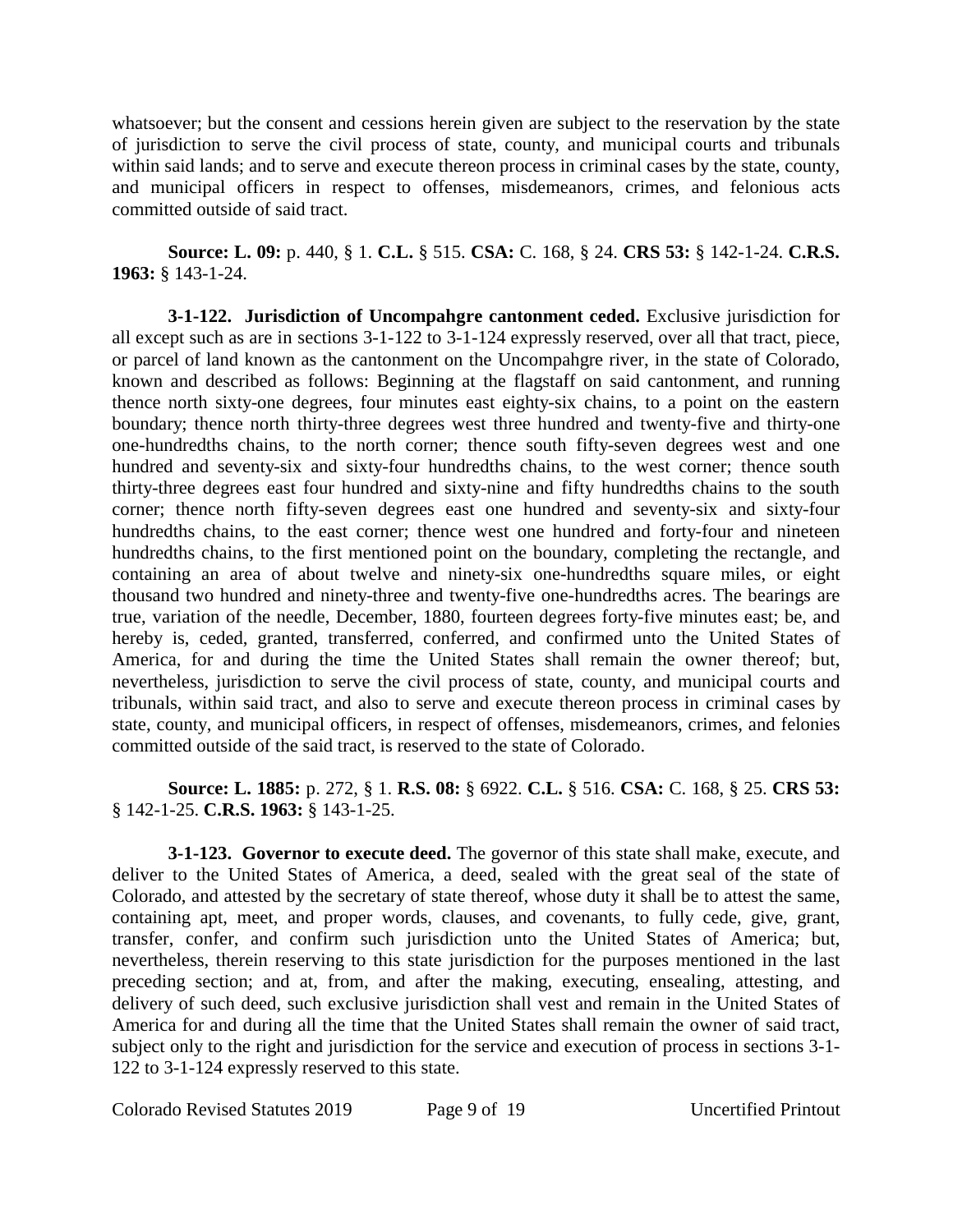**Source: L. 1885:** p. 273, § 2. **R.S. 08:** § 6923. **C.L.** § 517. **CSA:** C. 168, § 26. **CRS 53:** § 142-1-26. **C.R.S. 1963:** § 143-1-26.

**3-1-124. Exempt from taxation.** From and after the delivery of such deed of cession, the said site and erections, structures, buildings, fixtures, goods, chattels, and property, at any time thereon or thereto belonging or in any wise appertaining and belonging to the United States, shall be and remain released and exempt from all tollages, taxes, and assessments, of every name and nature, for and during the time the United States shall remain the owner thereof.

**Source: L. 1885:** p. 273, § 3. **R.S. 08:** § 6924. **C.L.** § 518. **CSA:** C. 168, § 27. **CRS 53:** § 142-1-27. **C.R.S. 1963:** § 143-1-27.

**3-1-125. Jurisdiction over land for Indian school ceded.** Exclusive jurisdiction, for all purposes except such as are in sections 3-1-125 to 3-1-127 expressly reserved over all that tract, piece or parcel of land, situated near Grand Junction, in the county of Mesa, in the state of Colorado, known and described as follows: Commencing at the southeast corner of the southwest quarter section eighteen, township one, south of range one, east of the Ute meridian; thence running east along the south line of said section eighteen, seventy rods; thence north eighty rods, more or less, to the north line of the southwest quarter of the southeast quarter of said section eighteen; thence west seventy rods, to the east line of the southwest quarter of said section eighteen; thence south eighty rods, more or less, to the place of beginning; being the west thirty-five acres of south half of the southeast quarter of section eighteen, township one, south of range one, east of the Ute meridian, and adjoining the lands of the United States used for an Indian school, and as an addition thereto, for like use, be and hereby is ceded, granted, transferred, conferred, and confirmed unto the United States of America, from and after the time when the United States shall become the owner of said tract, for and during the time the United States shall remain the owner thereof; but, nevertheless, jurisdiction to serve the civil process of state, county, and municipal courts and tribunals, within said tract, and also to serve and execute thereon process in criminal cases, by state, county, and municipal officials, in respect of offenses, misdemeanors, crimes, and felonies, committed outside of said tract, is reserved to the state of Colorado.

**Source: L. 1891:** p. 55, § 1. **R.S. 08:** § 6925. **C.L.** § 519. **CSA:** C. 168, § 28. **CRS 53:** § 142-1-28. **C.R.S. 1963:** § 143-1-28.

**3-1-126. Governor to execute deed.** When the governor of this state shall be advised by the attorney general of the United States, or the attorney of the United States for the district of Colorado, that a valid title to the said land is vested in the United States, the said governor shall make, execute, and deliver to the United States of America a deed sealed with the great seal of the state of Colorado, and attested by the secretary of state thereof, whose duty it shall be to attest the same, containing apt, meet, and proper words, clauses, and covenants to fully cede, give, grant, transfer, confer, and confirm such jurisdiction unto the United States of America; but, nevertheless, therein reserving to the state of Colorado jurisdiction for the purposes mentioned in the last preceding section, and at, from, and after the making, executing, ensealing, attesting, and delivering of said deed, such exclusive jurisdiction shall vest and remain in the

Colorado Revised Statutes 2019 Page 10 of 19 Uncertified Printout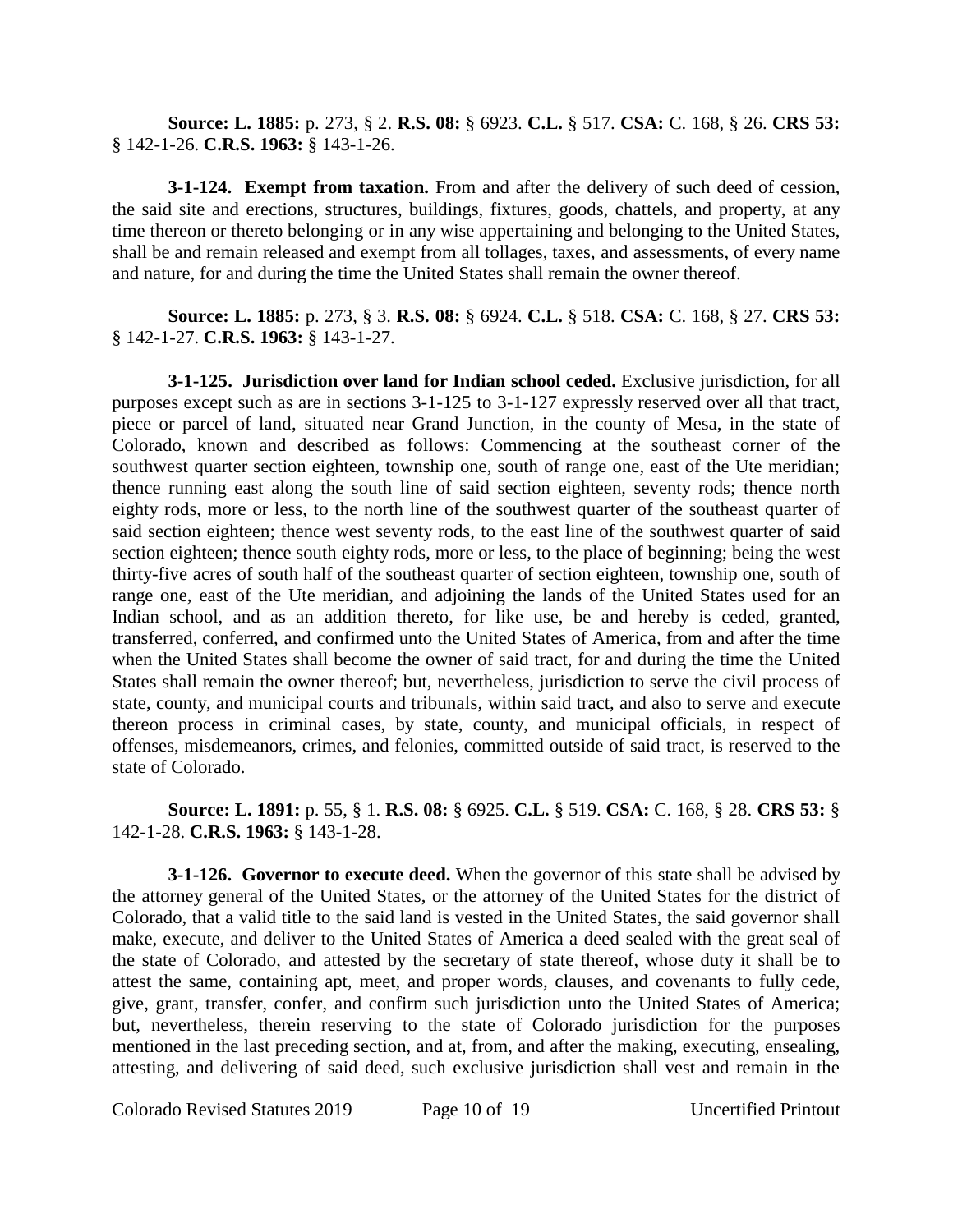United States of America for and during all the time that the United States shall remain the owner of said tract, subject only to the right and jurisdiction for the service and execution of process in sections 3-1-125 to 3-1-127 expressly reserved to the state of Colorado.

**Source: L. 1891:** p. 56, § 2. **R.S. 08:** § 6926. **C.L.** § 520. **CSA:** C. 168, § 29. **CRS 53:** § 142-1-29. **C.R.S. 1963:** § 143-1-29.

**3-1-127. Exemption from taxation.** From and after the delivery of such deed of cession, the said tract and all erections, structures, buildings, fixtures, goods, chattels, and property, at any time thereon or thereto belonging or in any wise appertaining and belonging to the United States, shall be and remain exempt from tollages, taxes, and assessments of every name and nature, for and during the time the United States shall remain the owner thereof.

**Source: L. 1891:** p. 57, § 3. **R.S. 08:** § 6927. **C.L.** § 521. **CSA:** C. 168, § 30. **CRS 53:** § 142-1-30. **C.R.S. 1963:** § 143-1-30.

**3-1-128. State canal number three released.** The state of Colorado hereby releases and relinquishes to the United States of America all of its right, title, and interest in and to state canal number three and all rights and privileges acquired in connection therewith, and the board of control of said state canal number three is hereby directed, upon the acceptance of the United States government, through such lawful means as said government shall determine, of the benefits of this section and the next succeeding section, and by its taking over the said canal, to release, relinquish, and convey to the said United States government, or to such body or board as may be created by the congress of the United States to take over and complete said canal, all right, title, claim, and interest of the state of Colorado and of said board of control of state canal number three in and to the said canal and tunnel, and all rights, privileges, and authority in connection therewith, and to any and all things necessary and proper to fully and completely turn over to the United States government, or to any body or board so created by it, the property, rights, and privileges herein referred to, such release, relinquishment, and conveyance to be made without cost to the United States government; all to the end that the United States government may have full and complete authority to construct, maintain, operate, and dispose of said canal and any and all water and rights in connection therewith.

**Source: L. 03:** p. 292, § 1. **R.S. 08:** § 6928. **C.L.** § 522. **CSA:** C. 168, § 31. **CRS 53:** § 142-1-31. **C.R.S. 1963:** § 143-1-31.

#### **3-1-129. Board to report. (Repealed)**

**Source: L. 03:** p. 292, § 2. **R.S. 08:** § 6929. **C.L.** § 523. **CSA:** C. 168, § 32. **CRS 53:** § 142-1-32. **C.R.S. 1963:** § 143-1-32. **L. 96:** Entire section repealed, p. 554, § 1, effective April 24.

**3-1-130. Rocky Mountain National Park.** (1) Exclusive jurisdiction shall be and the same is hereby ceded to the United States of America over and within all of the territory which is now included in that tract of land in the state of Colorado set aside and dedicated for park

Colorado Revised Statutes 2019 Page 11 of 19 Uncertified Printout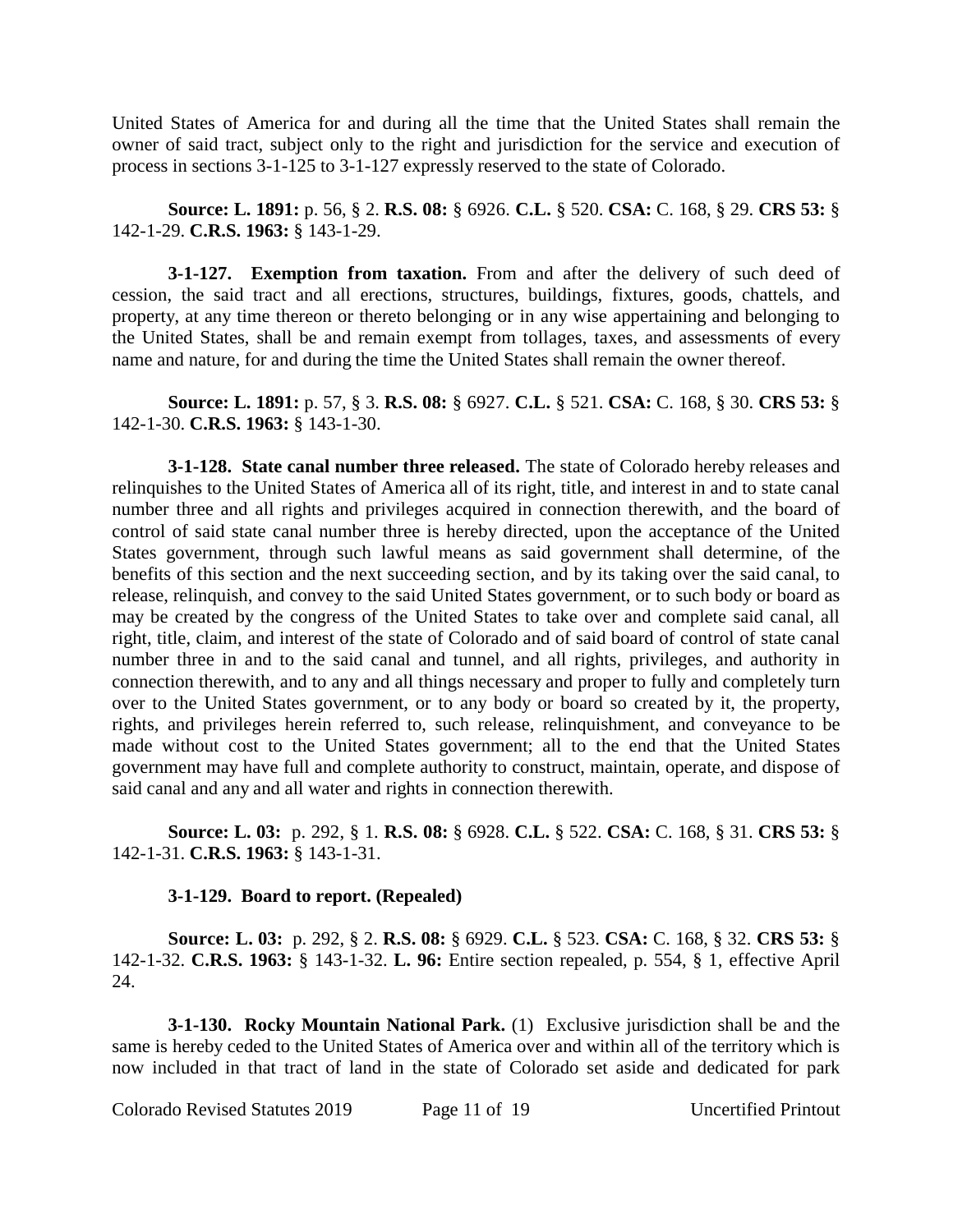purposes by the United States, known as the Rocky Mountain National Park, saving, to the state of Colorado to the right to serve civil or criminal process within the limits of the aforesaid park, in suits or prosecutions for or on account of rights acquired, obligations incurred, or crimes committed outside of said park, and saving further to the said state the right to tax persons and corporations, their franchises and property on the lands included in said tracts, and saving, also, to the persons residing in said park now or hereafter the right to vote at all elections held within the county or counties in which said tracts are situated; and saving to all persons residing within said park upon lands now privately owned within said park access to and from such lands, and all rights and privileges as citizens of the United States and saving to the people of Colorado all vested, appropriated, and existing water rights and rights-of-way connected therewith, including all existing irrigation conduits and ditches; but jurisdiction shall not vest in the United States now or hereafter over any lands included within said park until the United States, through its proper officers, notifies the state of Colorado, through its governor, that the United States assumes police jurisdiction over the respective tracts involved.

(2) Exclusive jurisdiction is hereby ceded to the United States over and within all the territory added since February 19, 1929, to that tract of land in the state of Colorado set aside and dedicated for park purposes by the United States, known as the Rocky Mountain National Park; saving, to the state of Colorado all criminal and civil jurisdiction over the existing sixty feet in width right-of-way of the westbound traffic lanes of state highway No. 262, also known as the Moraine Park road, and a strip of land thirty feet to either side of the center line of the eastbound traffic lanes lying south of the westbound traffic lanes of said state highway No. 262, together with the connecting roads between the eastbound and westbound traffic lanes of said highway, as rerouted and constructed by the United States where such lie within the boundaries of aforesaid National Park in the northwest quarter of section 35, township 5 north, range 73 west of the 6th p.m.; also, saving to the state of Colorado the right to serve civil or criminal process within the limits of the aforesaid park, in suits or prosecutions for or on account of rights acquired, obligations incurred, or crimes committed outside of said park, and saving to the state the right to tax persons and corporations, their franchises and property on lands included in the added tracts, and saving to persons residing in said park the right to vote at all elections held within the county or counties in which the tracts are situated, and saving to all persons residing within the park upon lands now privately owned within the addition to the park, access to and from such lands, and all rights and privileges as citizens of the United States, and saving to the people of Colorado all vested, adjudicated, appropriated, and existing water rights and rights-ofway connected therewith, including all existing domestic or irrigation conduits and ditches; but jurisdiction shall not vest in the United States now or hereafter over any lands included within said park until the United States, through its proper officers, notifies the state, through its governor, that the United States assumes police jurisdiction over the respective tracts involved.

**Source: L. 29:** p. 475, § 1. **CSA:** C. 168, § 33. **CRS 53:** § 142-1-33. **L. 61:** p. 837, § 1. **C.R.S. 1963:** § 143-1-33.

**3-1-131. Mesa Verde National Park.** Exclusive jurisdiction shall be and the same is hereby ceded to the United States over and within all the territory which is now or may hereafter be included in that tract of land in the state of Colorado set aside and dedicated for park purposes by the United States, known as Mesa Verde National Park, saving, however, to the state of

Colorado Revised Statutes 2019 Page 12 of 19 Uncertified Printout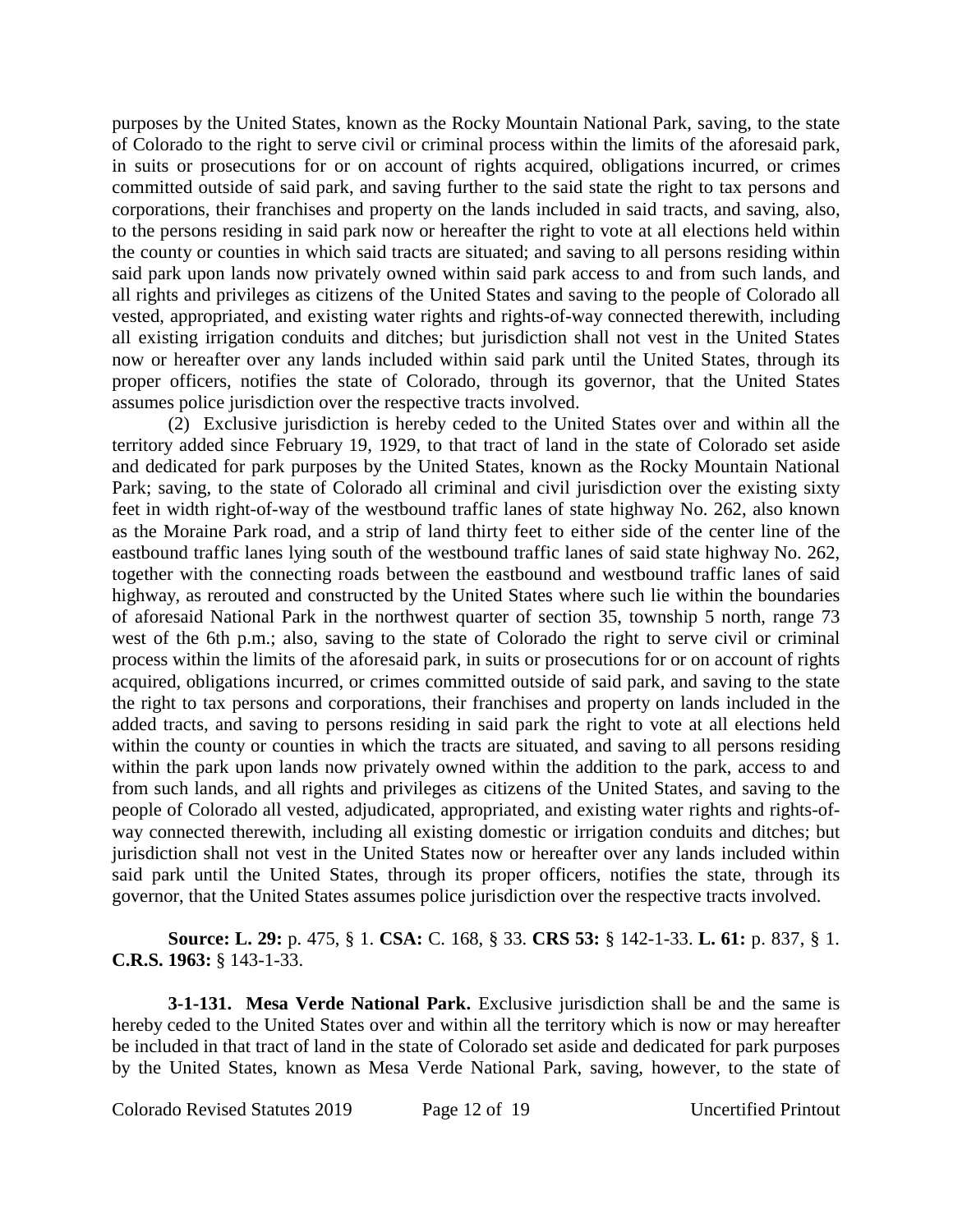Colorado the right to serve civil or criminal process within the limits of the aforesaid park, in suits or prosecutions for or on account of rights acquired, obligations incurred, or crimes committed outside of said park, and saving further to the said state the right to tax persons and corporations, their franchises and property on the lands included in said tracts, and saving also to the persons residing in said park now or hereafter the right to vote at all elections held within the county or counties in which said tracts are situated; but jurisdiction shall not vest in the United States now or hereafter over any lands included within said park until the United States, through its proper officer, notifies the state of Colorado, through its governor, that the United States assumes police jurisdiction over the respective tracts involved.

**Source: L. 27:** p. 481, § 1. **CSA:** C. 168, § 34. **CRS 53:** § 142-1-34. **C.R.S. 1963:** § 143- 1-34.

# **3-1-132. Air corps technical school - Denver.**

(1) to (3) Repealed.

(4) (a) The state of Colorado hereby accepts the relinquishment of legislative jurisdiction from the United States of America over the real property comprising Lowry Air Force base, formerly a branch of the air corps technical school located in Denver.

(b) The transfer of legislative jurisdiction shall be effective upon acceptance by the governor of the notice of relinquishment filed by the secretary of the Air Force pursuant to 10 U.S.C. sec. 2683. The governor shall notify the office of legislative legal services of the date of such acceptance.

(c) Repealed.

**Source: L. 39:** pp. 467, 468, §§ 1-3. **CSA:** omitted. **CRS 53:** § 142-1-35. **L. 55:** p. 931, § 1. **C.R.S. 1963:** § 143-1-35. **L. 94:** (4) added, p. 648, § 1, effective April 14. **L. 2013:** (4) (c) repealed, (HB 13-1300), ch. 316, p. 1662, § 5, effective August 7.

**Editor's note:** Subsection (4)(c) provided for the repeal of subsections (1) to (3), effective on the date of the transfer of legislative jurisdiction, May 1, 1994.

# **3-1-133. Acceptance of jurisdiction over Fort Lyon - repeal. (Repealed)**

**Source: L. 67:** p. 7, § 1. **C.R.S. 1963:** § 143-1-36. **L. 2011:** (2) added by revision, (SB 11-214), ch. 147, pp. 511, 513, §§ 1, 4.

**Editor's note:** Subsection (2) provided for the repeal of this section, effective March 1, 2012. (See L. 2011, p. 513.)

**3-1-134. Consent to acquisition of land for certain purposes.** Consent of the state of Colorado is hereby given for the acquisition by the United States of such lands in the state of Colorado as in the opinion of the secretary of agriculture of the United States may be needed for stream flow protection, production of timber, erosion control, and related purposes, by exchange of lands in the state of Colorado administered under the "Weeks Law", subject to the right of the state to cause its civil and criminal processes to be executed on such lands and to punish offenses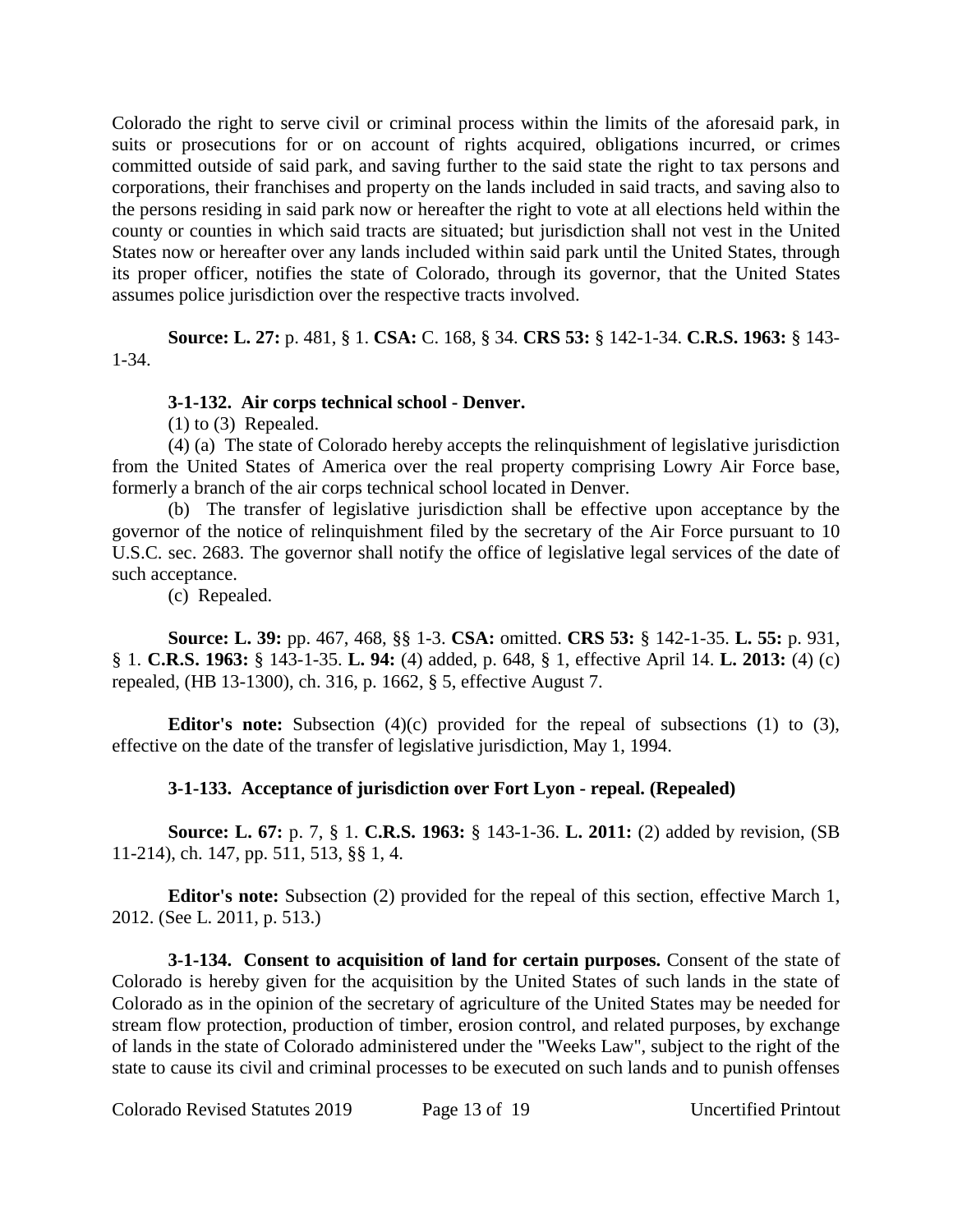against the laws of this state committed on lands so acquired, except that before any lands owned by the state of Colorado may be exchanged under the provisions of this article, said exchange or exchanges must be approved by the state board of land commissioners or the executive director of the department of natural resources.

#### **Source: L. 70:** p. 425, § 1. **C.R.S. 1963:** § 143-1-37.

**Cross references:** For the text to "Weeks Law" referred to in this section, see 16 U.S.C. secs. 480, 500, 515 to 519, 521, 552, and 563.

**3-1-135. United States Army Garrison, Fitzsimons - Aurora - acceptance of jurisdiction.** The state of Colorado hereby accepts the relinquishment of legislative jurisdiction from the United States of America over the real property comprising the United States Army Garrison, Fitzsimons, located in the city of Aurora. The transfer of legislative jurisdiction shall be effective upon acceptance by the governor of the notice of relinquishment filed by the secretary of the Army pursuant to 10 U.S.C. sec. 2683. The governor shall notify the office of legislative legal services of the date of such acceptance. The state shall not incur or assume any liability as a result of accepting the relinquishment of legislative jurisdiction pursuant to this section.

**Source: L. 97:** Entire section added, p. 9, § 1, effective March 13.

**3-1-136. Jurisdiction for land located in Buckley Air Force base.** (1) Except as provided in subsections (3) and (4) of this section, the state of Colorado cedes jurisdiction to the United States over property known as Tract 100 within the confines of federally-owned property known as Buckley Air Force base situated in section nine, township four south, range sixty-six west of the sixth principal meridian, Arapahoe county, Colorado.

(2) Cessation of the state's jurisdiction over such property shall be under the same terms and conditions as for other property within the Buckley Air National Guard base previously conveyed by the state, including the retention of the right to serve all civil and criminal process within the boundaries of such property. The retention of such right shall continue so long as the United States shall own such property.

(3) (a) (I) The state of Colorado hereby cedes concurrent legislative jurisdiction under the laws of the state to the United States over the following tract of land situated in the Buckley Air Force base: Parcel I: A parcel of land situated in the Southwest one-quarter of Section 9, Township 4 South, Range 66 West of the 6th Principal Meridian, City of Aurora, County of Arapahoe, State of Colorado, being more particularly described as follows:

Commencing at the Southwest corner of said Section 9, whence the West One-Quarter corner of said Section 9 bears North  $00^{\circ}26'25''$  West, a distance of 2642.40 feet, said line forming the Basis of Bearings for this description; Thence North  $00^{\circ}26'25''$  West along the west line of said Southwest One-Quarter of Section 9 a distance of 960.90 feet to the Point of Beginning;

Thence continuing North  $00^{\circ}26'25''$  West along said west line of the Southwest One-Quarter a distance of 696.00 feet;

Thence North  $89^{\circ}36'05''$  East a distance of 1641.34 feet;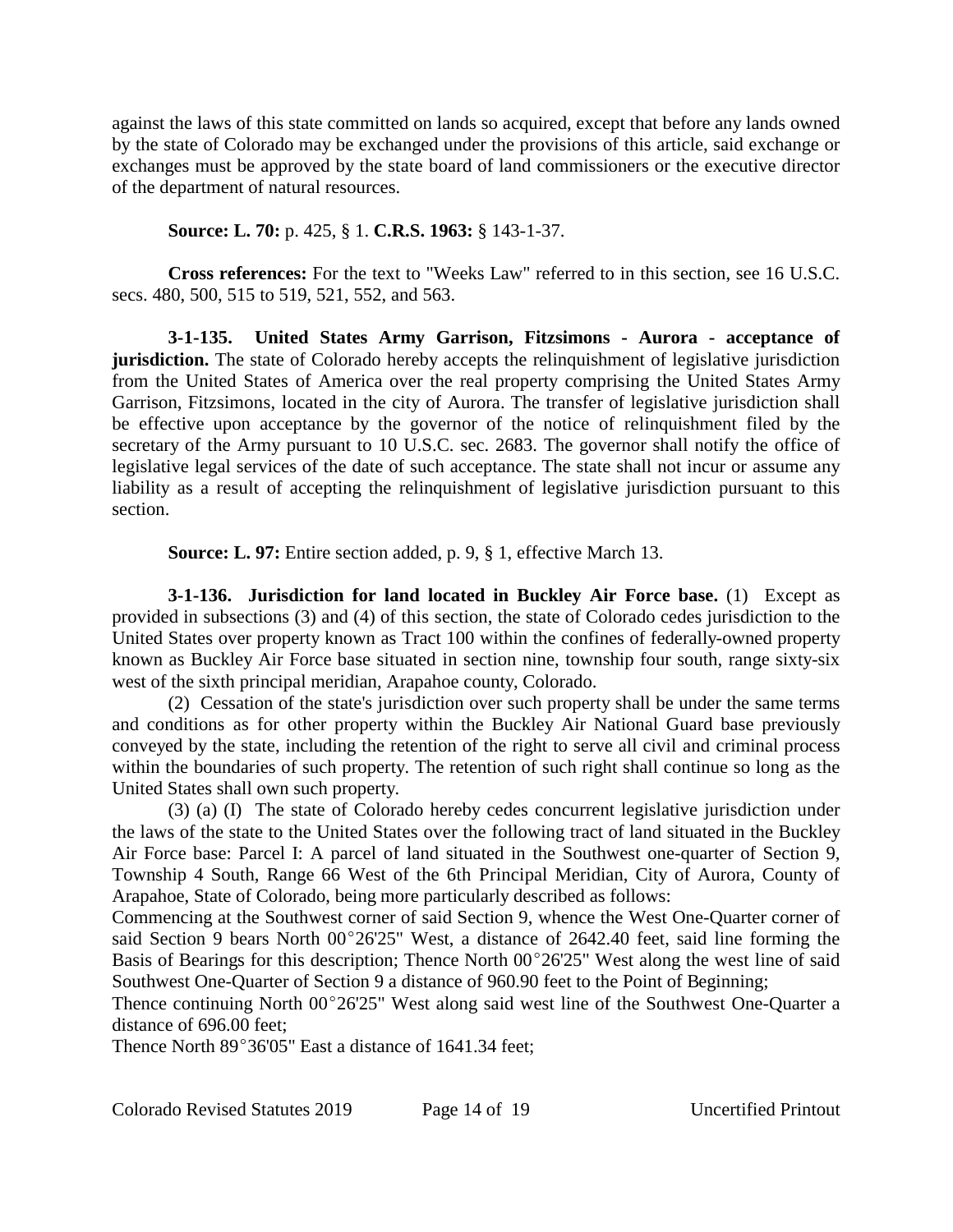Thence South  $00^{\circ}25'35''$  East a distance of 1669.69 feet to a point on the south line of said Southwest One-Quarter of section 9;

Thence North  $45^{\circ}16'27''$  West a distance of 631.35 feet;

Thence North  $74^{\circ}26'25''$  West a distance of 431.97 feet;

Thence North  $43^{\circ}26'25''$  West a distance of 558.00 feet;

Thence South  $89^{\circ}33'35''$  West a distance of 400.00 feet to the Point of Beginning.

(II) Parcel I is also described as: Township Four South (T42), Range Sixty-Six West (R66W) of the Sixth Principal Meridian Section Nine (9): A tract of land situated in the SW1/4 being more particularly described as follows:

Commencing at the Southwest corner of said Section 9 also being a point on the centerline of South Airport Blvd.:

Thence North  $00^{\circ}01'13''$  East, along the West line of said Section 9, a distance of 961.37 feet to the POINT OF BEGINNING;

Thence continuing North  $00^{\circ}01'13''$  East, along said west line of said section 9, a distance of 696.00 feet;

Thence North  $89^{\circ}56'13''$  East, a distance of 1641.34 feet;

Thence South  $00^{\circ}05'27''$  East, a distance of 1669.72 feet to the south line of said SE1/4 of Section 9;

Thence North  $44^{\circ}56'19''$  West, a distance of 631.32 feet;

Thence North  $74^{\circ}06'17''$  West, a distance of  $432.00$  feet;

Thence North  $43^{\circ}06'17''$  West, a distance of 558.00 feet;

Thence South 89°53'43", a distance of 400.00 feet, to the POINT OF BEGINNING.

(b) The concurrent legislative jurisdiction ceded in this subsection (3) is vested upon acceptance by the United States through its appropriate officials and shall continue for as long as the United States owns the property.

(c) The state of Colorado retains concurrent jurisdiction, both civil and criminal, with the United States over all property specified in paragraph (a) of this subsection (3).

(4) (a) The state of Colorado hereby accepts the relinquishment of exclusive federal legislative jurisdiction from the United States over the following tract of land situated in the Buckley Air Force base: Parcel II: A parcel of land situated in the South one-half of Section 9, Township 4 South, Range 66 West of the 6th Principal Meridian, City of Aurora, County of Arapahoe, State of Colorado, being more particularly described as follows:

Commencing at the Southwest corner of said Section 9, whence the West One Quarter corner of said Section 9 bears North  $00^{\circ}26'25''$  West a distance of 2642.40 feet, said line forming the Basis of Bearings for this description;

Thence South 89°57'07" East along the south line of the Southwest One-Quarter of said Section 9 a distance of 55.00 feet;

Thence North  $00^{\circ}26'25''$  West along the easterly Right-OF-Way line of South Airport Boulevard and along a line 55.00 feet easterly of and parallel with the west line of said Southwest One-Quarter of Section 9 a distance of 1657.33 feet; thence North 89°36'05" East along the northerly boundary line of a parcel of land described in Reception number B3051785 of the Arapahoe County records a distance of 1586.34 feet to the northeast corner of said parcel of land and the Point of Beginning;

Thence North  $89^{\circ}36'05''$  East a distance of 443.58 feet:

Thence South  $00^{\circ}26'58''$  East a distance of 458.60 feet to a point of curvature;

Colorado Revised Statutes 2019 Page 15 of 19 Uncertified Printout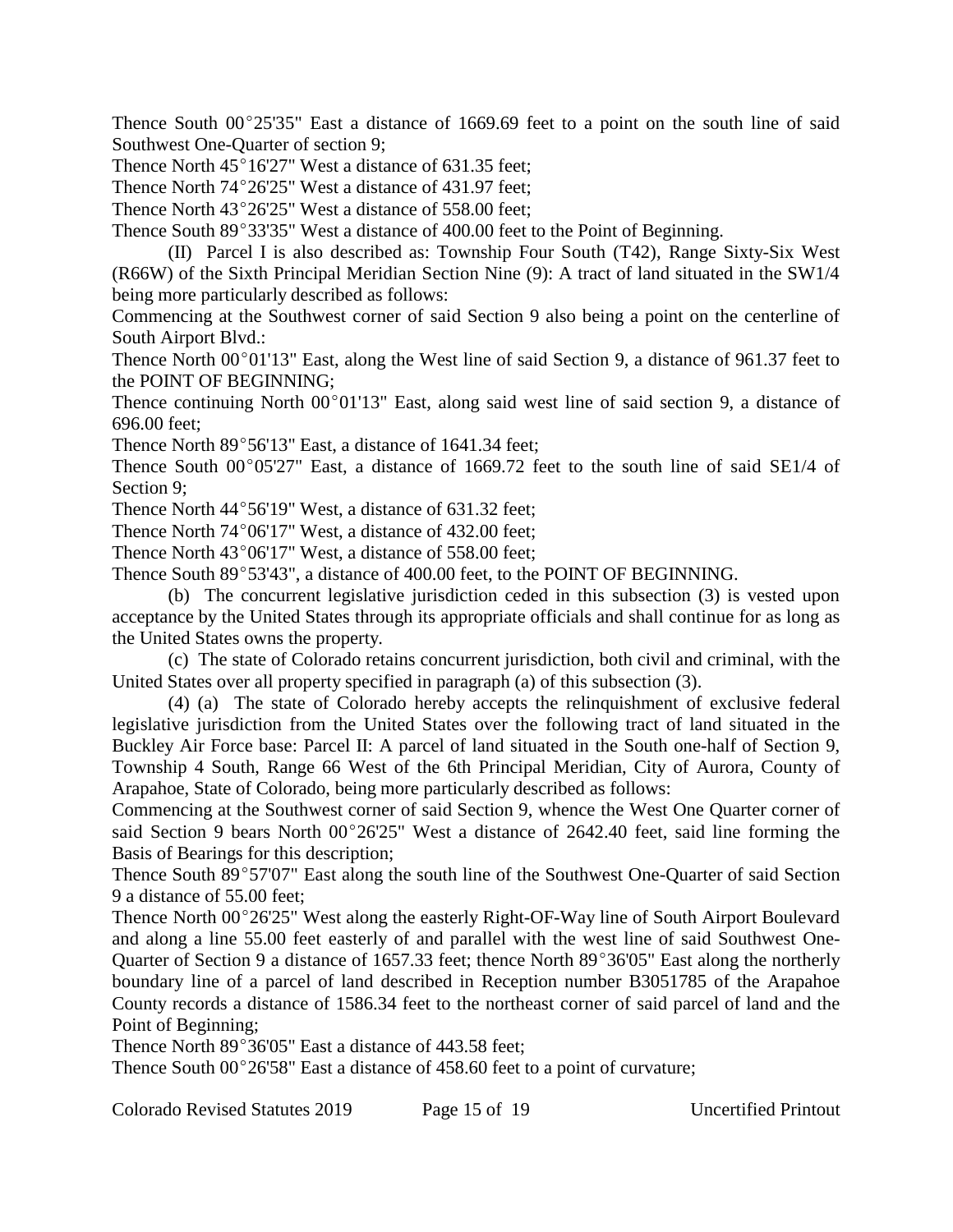Thence along the arc of a curve to the left, concave northeasterly, having a central angle of  $90^{\circ}44'52''$  and a radius of 285.16 feet a distance of 451.65 feet (chord of said curve bears South  $45^{\circ}49'24''$  East a distance of 405.90 feet);

Thence North  $88^{\circ}48'10''$  East a distance of 291.11 feet;

Thence South  $00^{\circ}41'49''$  East along a line 10.91 feet easterly of and parallel with the east line of said Southwest One-Quarter of Section 9 a distance of 938.29 feet;

Thence South 89°59'48" West along the south line of the Southeast One-Quarter of said Section 9 a distance of 10.91 feet to the South One-Quarter corner of said Section 9;

Thence North 89°57'07" West along said south line of the Southwest One-Quarter of Section 9 a distance of 1017.39 feet to the southeast corner of said parcel of land described at Reception No. B3051785 of the Arapahoe County Records;

Thence North  $00^{\circ}25'35''$  West along the easterly boundary line of said parcel of land described in Reception No. B3051785 a distance of 1669.69 feet to said northeast corner of said parcel of land and to the Point of Beginning.

(b) The state of Colorado shall have concurrent legislative jurisdiction with the United States of the property indicated in paragraph (a) of this subsection (4) for as long as the United States owns the property.

(c) The concurrent legislative jurisdiction created by this subsection (4) over the property indicated in paragraph (a) of this subsection (4) shall take effect upon acceptance by the governor of a notice filed by the secretary of the Air Force pursuant to 10 U.S.C. sec. 2683, as amended, relinquishing exclusive federal legislative jurisdiction and retaining concurrent legislative jurisdiction over the property. Upon receipt of the notice, the governor shall notify the revisor of statutes in writing of the date of acceptance of the notice.

(d) The state of Colorado shall not incur or assume any liability as a result of accepting concurrent legislative jurisdiction pursuant to this subsection (4).

(e) Upon request by the United States through its appropriate officials, the governor is authorized to execute the appropriate documents to accomplish the retrocession granted in this subsection (4).

**Source: L. 2000:** Entire section added, p. 1685, § 2, effective August 2. **L. 2006:** (1) amended and (3) and (4) added, p. 66, § 1, effective March 27.

**Cross references:** For the legislative declaration contained in the 2000 act enacting this section, see section 1 of chapter 346, Session Laws of Colorado 2000.

**3-1-137. Severability.** If any provision of this article is held invalid, such invalidity shall not affect other provisions of this article that can be given effect without such invalid provision.

**Source: L. 2009:** Entire section added, (HB 09-1317), ch. 381, p. 2073, § 2, effective June 2 .

# **ARTICLE 2**

Jurisdiction Reserved by State

Colorado Revised Statutes 2019 Page 16 of 19 Uncertified Printout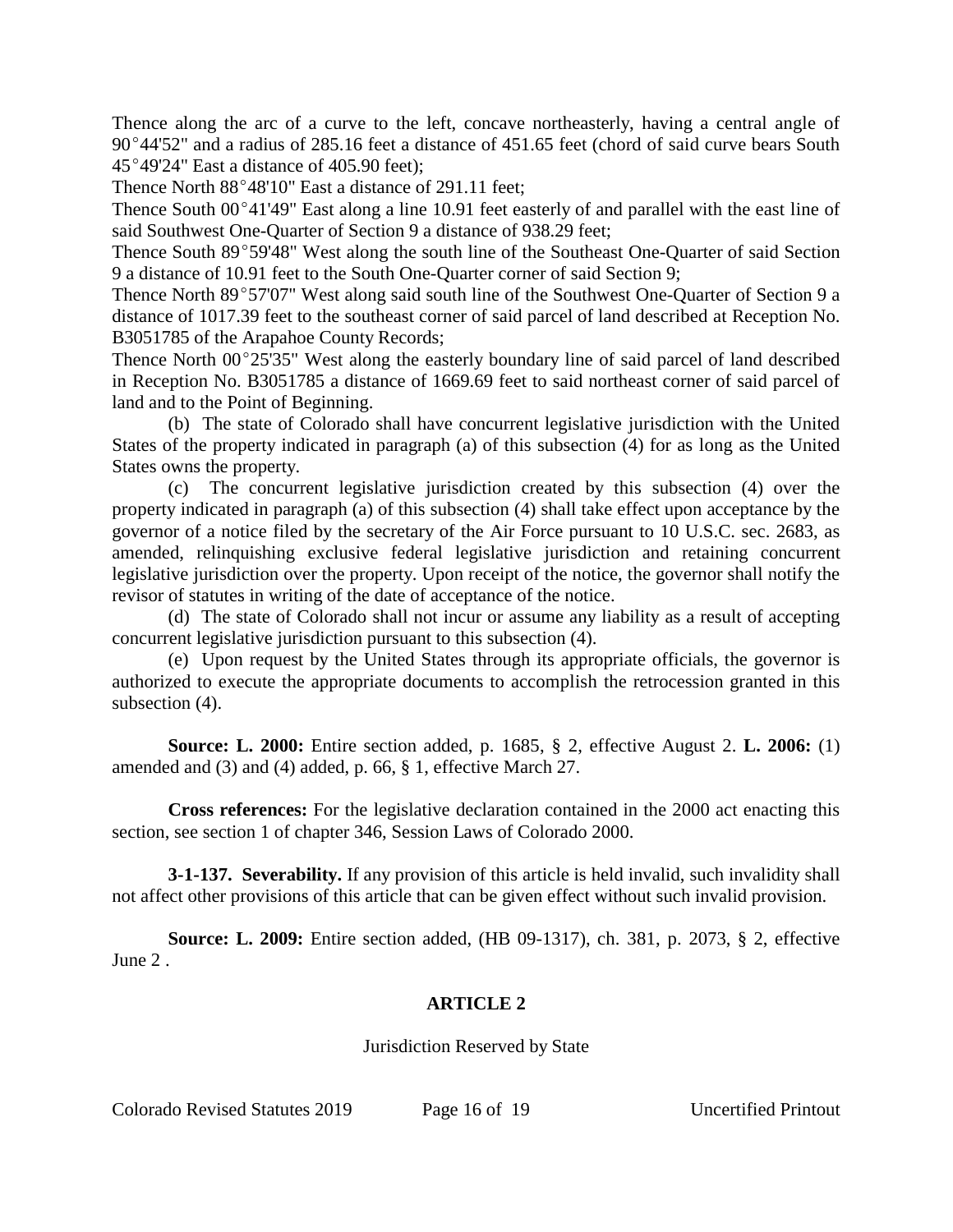**3-2-101. State jurisdiction over Indian reservations and federally controlled properties for school district purposes.** The state of Colorado hereby accepts jurisdiction over the territory of all Indian reservations, which is situated within the state, for the purpose of such territory, or any portion thereof, being included within one or more school districts and local college districts. The state of Colorado hereby reserves jurisdiction over all federally owned or controlled territory within the state, in all instances wherein such reserved jurisdiction may be so construed in accordance with the terms of the grants or agreements heretofore or hereafter made to or with the federal government, for the purpose of such territory, or any portion thereof, being included within one or more school districts and local college districts.

**Source: L. 63:** p. 979, § 1. **C.R.S. 1963:** § 143-2-1.

# **ARTICLE 3**

#### Concurrent Jurisdiction

**3-3-101. Concurrent jurisdiction of the United States over certain lands dedicated to national park purposes.** (1) Concurrent legislative jurisdiction under the laws of this state is ceded to the United States over and within all the lands dedicated to national park purposes in the following tracts:

- (a) Bent's Old Fort National Historic Site;
- (b) Black Canyon of the Gunnison National Park;
- (c) Colorado National Monument;
- (d) Curecanti National Recreation Area;
- (e) Dinosaur National Monument;
- (f) Florissant Fossil Beds National Monument;

(g) Great Sand Dunes National Monument or the Great Sand Dunes National Park upon the establishment of that park by the secretary of the interior of the United States in accordance with the federal "Great Sand Dunes National Park and Preserve Act of 2000", Pub.L. 106-530;

(g.5) Great Sand Dunes National Preserve;

- (h) Hovenweep National Monument;
- (i) Yucca House National Monument.

(2) The concurrent jurisdiction ceded by subsection (1) of this section is vested upon acceptance by the United States by and through its appropriate officials and shall continue so long as the lands within the designated areas are dedicated to park purposes.

(3) The governor is hereby authorized and empowered to execute all proper documents for the cession granted in subsection (1) of this section upon request of the United States by and through its appropriate officials.

(4) The state of Colorado retains concurrent jurisdiction, both civil and criminal, with the United States over all lands specified in subsection (1) of this section.

**Source: L. 83:** Entire article added, p. 385, § 1, effective May 25. **L. 2001:** (1) amended, p. 1307, § 1, effective August 8.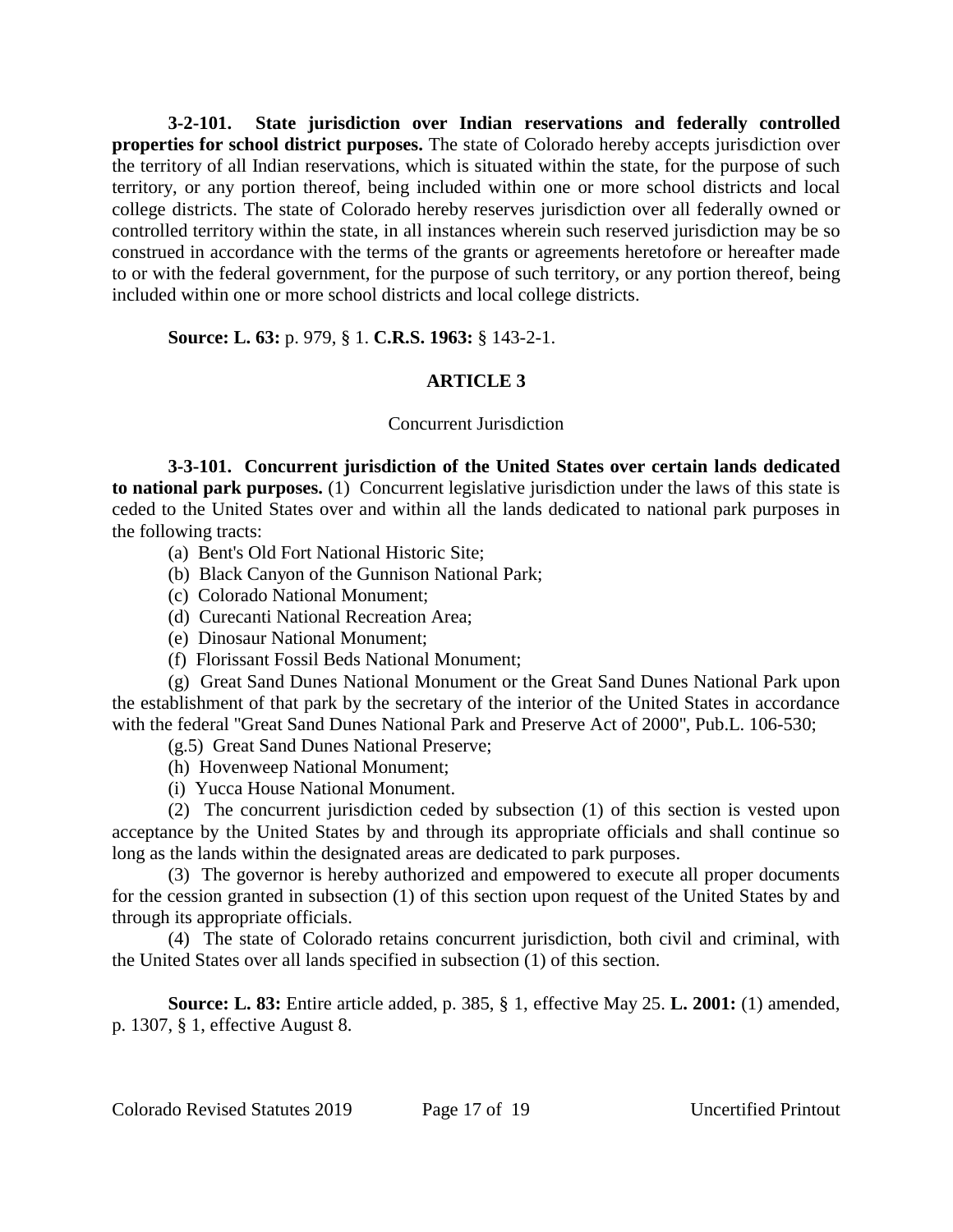**3-3-102. Concurrent jurisdiction of the United States over certain lands dedicated to the Piñon Canyon maneuver site in Las Animas county.** (1) Concurrent legislative jurisdiction under the laws of this state is ceded to the United States over and within all the lands dedicated to the Piñon Canyon maneuver site in Las Animas county.

(2) The concurrent jurisdiction ceded by subsection (1) of this section is vested upon acceptance by the United States by and through its appropriate officials and shall continue so long as the Piñon Canyon maneuver site exists.

(3) The governor is hereby authorized and empowered to execute all proper documents for the cession granted in subsection (1) of this section upon request of the United States by and through its appropriate officials.

(4) The state of Colorado retains concurrent jurisdiction, both civil and criminal, with the United States over all lands specified in subsection (1) of this section.

**Source: L. 85:** Entire section added, p. 294, § 1, effective June 6.

**3-3-103. United States Air Force academy - El Paso county - concurrent jurisdiction.** (1) The state of Colorado hereby cedes concurrent legislative jurisdiction under the laws of this state to the United States over and within the lands dedicated to the United States Air Force academy site in El Paso county.

(2) The concurrent jurisdiction ceded in subsection (1) of this section is vested upon acceptance by the United States by and through its appropriate officials and shall continue for as long as the United States Air Force academy site is located in El Paso county.

(3) Upon request by the United States by and through its appropriate officials, the governor is authorized and empowered to execute the appropriate documents to accomplish the cession granted by this section.

(4) The state of Colorado retains concurrent jurisdiction, both civil and criminal, with the United States over all lands specified in subsection (1) of this section.

**Source: L. 95:** Entire section added, p. 744, § 1, effective May 23.

**3-3-104. Rocky Mountain arsenal - Adams county - concurrent jurisdiction.** (1) (a) The state of Colorado hereby accepts the relinquishment of legislative jurisdiction from the United States over four hundred twelve property tracts within the Rocky Mountain arsenal in Adams county. The state of Colorado shall have concurrent legislative jurisdiction with the United States over the property indicated in this paragraph (a) for as long as the United States owns the property.

(b) The concurrent legislative jurisdiction created by this section over the property indicated in paragraph (a) of this subsection (1) shall take effect upon acceptance by the governor of a notice filed by the secretary of the Army pursuant to 10 U.S.C. sec. 2683 relinquishing legislative jurisdiction and retaining concurrent legislative jurisdiction over the property. The governor shall notify the office of legislative legal services of the date of acceptance of the notice.

(c) The state shall not incur or assume any liability as a result of accepting concurrent legislative jurisdiction pursuant to this subsection (1).